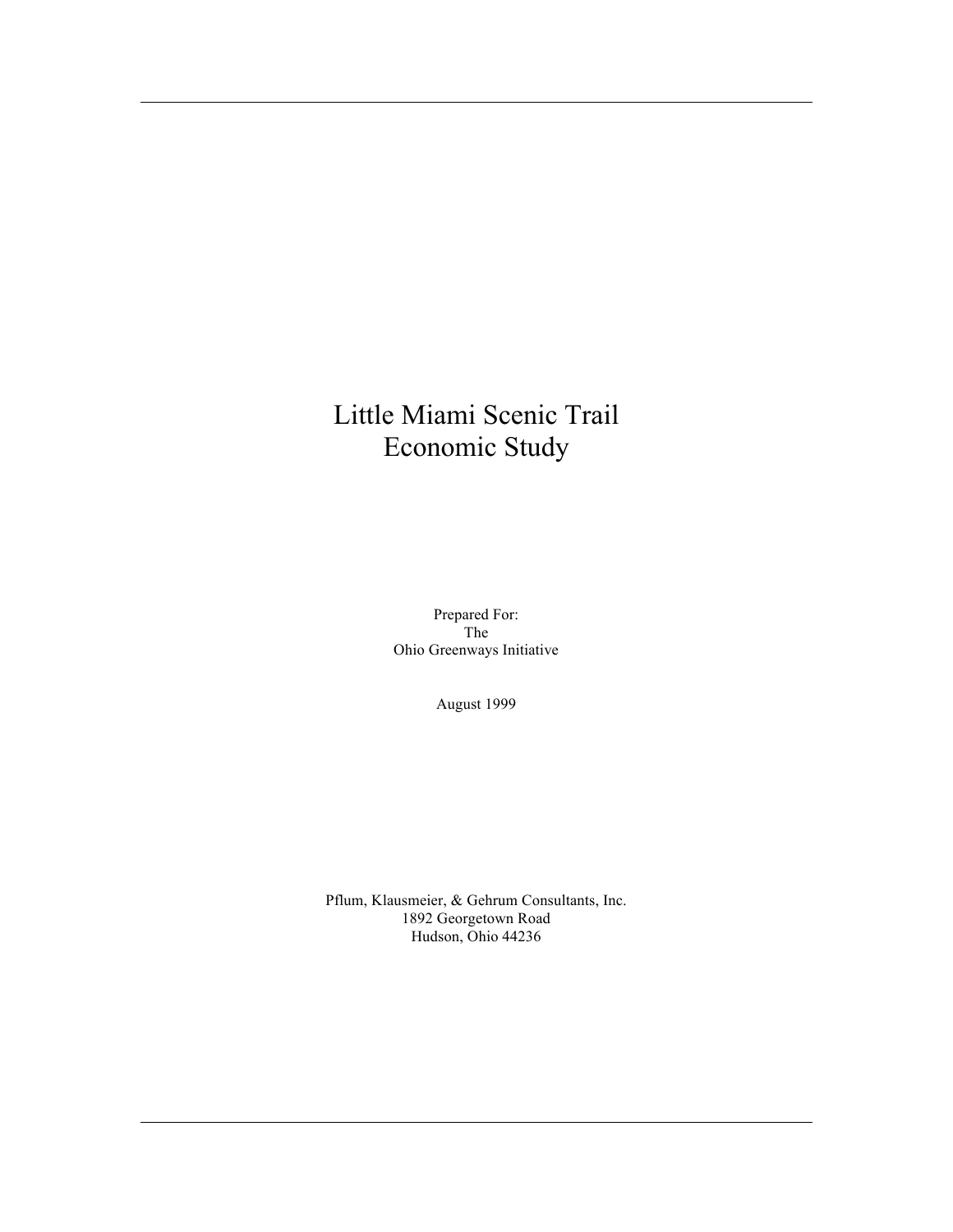## **INTRODUCTION**

The greenways initiative has created new and exciting economic and recreational avenues for many people and communities throughout the entire United States, including here in Ohio. The Little Miami Scenic Trail located in southwest Ohio has proven to benefit all those who experience what the trail has to offer. Bicyclist, walkers, runners, and in-line skaters delight in having a safe, convenient, and scenic place to exercise and enjoy the great outdoors. In addition to trail users, residential and commercial property owners near the Little Miami Scenic Trail have welcomed the success and increased quality of life created from building multi-purpose trails. In recent years, communities, rails-to-trails organizations, and other greenway/bike path groups have been curious about the affects that such trails have had on the local economy and properties adjacent to and near the trail corridor. The reason to inquire and study about these affects is to provide interested communities with the needed information for determining whether the creation of such bike/hike trails would prove beneficial both from a quality of life and direct economic benefit standpoint.

As a result of the spreading interest and curiosity in multi-purpose trails, the Ohio Greenways project fathered the initiative for a statewide comprehensive greenway plan. With this initiative, Ohio Greenways retained Pflum, Klausmeier & Gehrum (PKG) Consultants, Inc. to study the economic impacts of the Little Miami Scenic Trail (LMST) on local and regional communities. In addition with the economic study, the Ohio, Kentucky, Indiana (OKI) Regional Planning Commission was retained to conduct a trail user study.

This Little Miami Scenic Trail Economic Study, conducted by PKG, details the effects the trail is having on residential and commercial property located near and adjacent to the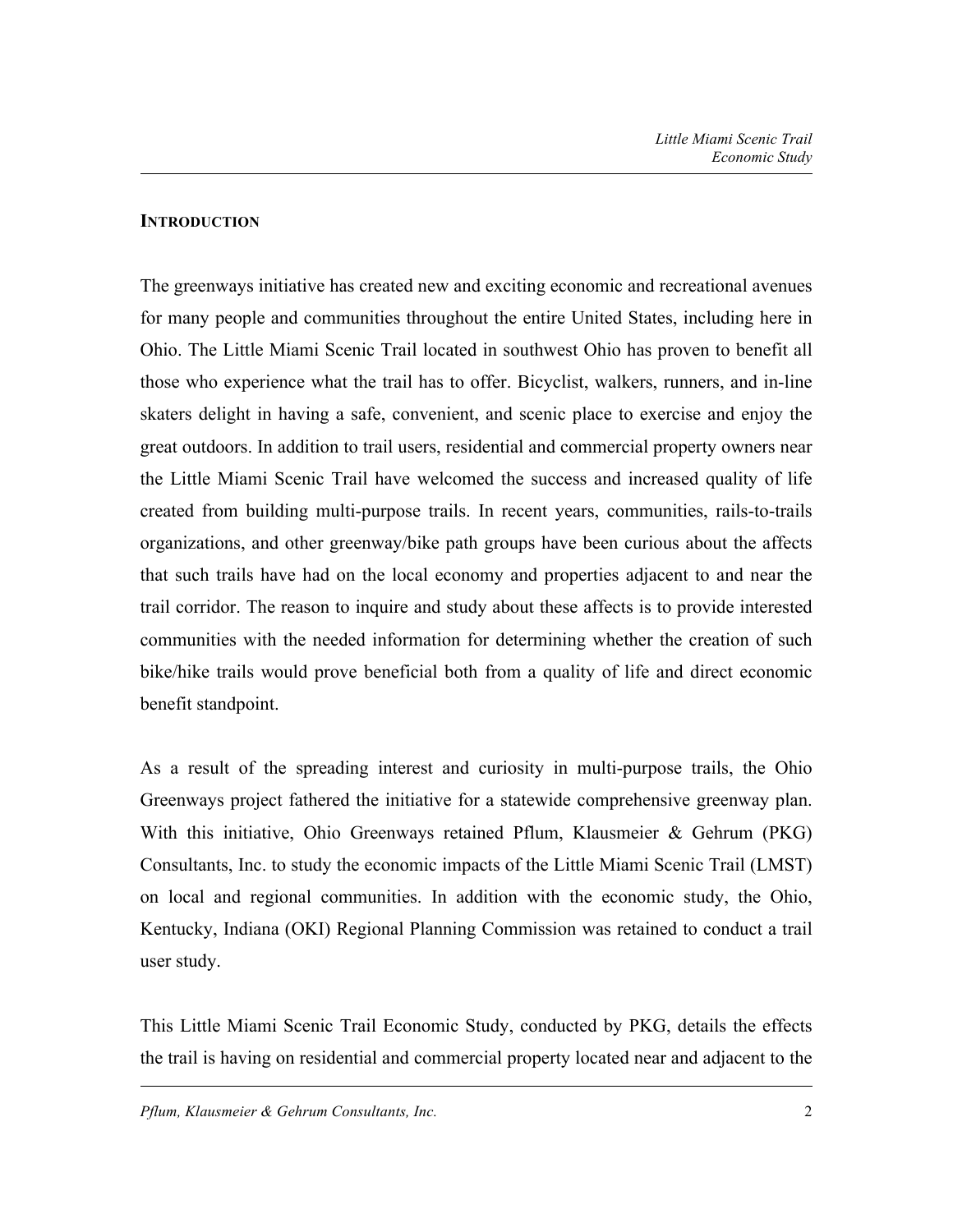trail. The central focus of this study was to survey residential and commercial property owners and real estate agents about general trail issues, property values, trail related business activity, and the buying and selling of residential and commercial property in the area. The results of this study will help trail managers and planners to better serve trail neighbors and to plan for future trails in southwest Ohio as well as the rest of the state.

This LMST Economic Study is broken into three separate survey sections. The first section focuses on the results of a mailed residential and commercial property owner and occupant survey. The second segment details the results of in-person interviews of businesses located adjacent to and near the trail. The last section details the phone surveys of local realtors and realty companies who have listed and closed on properties in communities along the Little Miami Scenic Trail. Each survey section outlines the methodology and findings.

The residential, business and real estate surveys showed that the trail is considered a valued asset to residential and business interest. Many of those surveyed loved the trail for its beauty, convenience, accessibility and purpose. As an exercise facility, the Little Miami Scenic Trail proves successful and heavily used to improve one's health, even during the "off-seasons." A vast amount of people commented on the joy of hearing and watching visitors enjoying the trail. Seeing everyone laughing and talking shows the enjoyment and appreciation of those using the trail.

This study examines how the Little Miami Scenic Trail can be a strong asset for a community's market viability and can be used as a market enhancement tool. Overall, from an analysis of the surveys, each group surveyed felt that the trail has improved community pride and has provided a successful way to preserve scenic open space. Additionally, the Little Miami Scenic Trail has been perceived to increase property values and the economic activity in all the communities along the trail.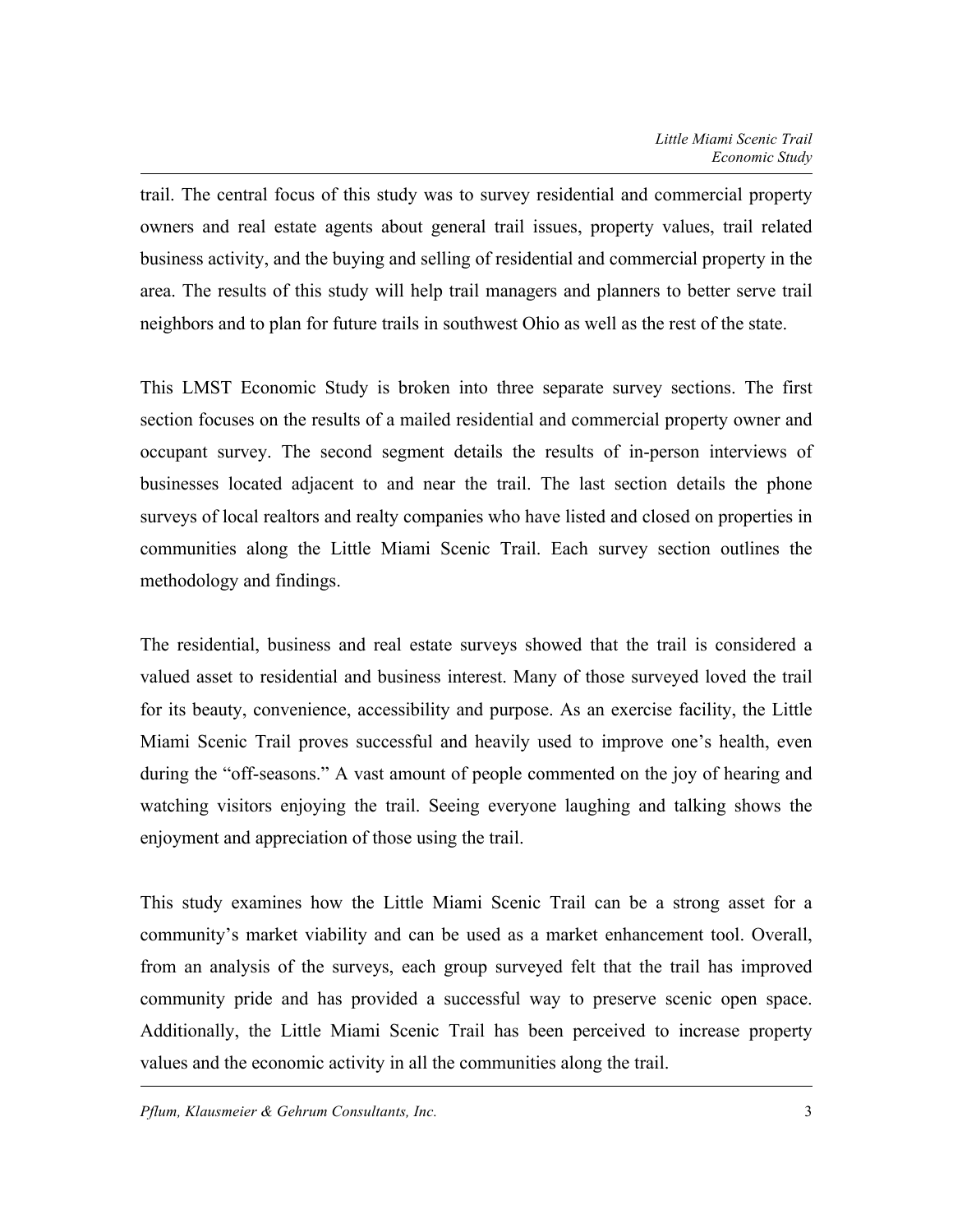#### **PROPERTY OWNER SURVEYS**

#### Methodology

In March 1998, 231 residents and property owners adjacent to the Little Miami Scenic Trail were sent a survey concerning their opinions and feelings toward the trail. The survey was mailed out to people who own, rent or lease residential and commercial property adjacent to and within ¼ mile of the Little Miami Scenic Trail. Property owners within the study area were identified from Clermont County's GIS database by the Little Miami Incorporated. This survey was modeled after the survey used for *The Impacts of Rail-Trails: A Study of the Users and Property Owners from Three Trails* study conducted by the National Park Service and Penn State University in 1990. See Appendix. A comparison between the national study results and this study's results (where applicable) illustrates how the Little Miami Scenic Trail relates to trails of the same nature elsewhere in the United States. The purpose of this survey was to examine how property owners and their households view the affects that the trail has had on their quality of life, property values and their household's usage of the trail. The questions used allowed for straightforward and open-ended responses. Of the 231 surveys mailed, 61 property owners completed and returned this voluntary survey for a 26% response rate. These completed surveys account for 61 separate households representing 195 individuals and an average of three people per household.

### Findings

A relatively equal amount of males (27) and females (34) completed the survey which represented a wide range of age groups (28-80 years old) for an average age of 46 years. Of the 195 individual household members represented by the survey, 157 members (81%) have used the trail in the past twelve months. The 61 respondents and their household members have visited the Little Miami Scenic Trail a total of 3,195 times in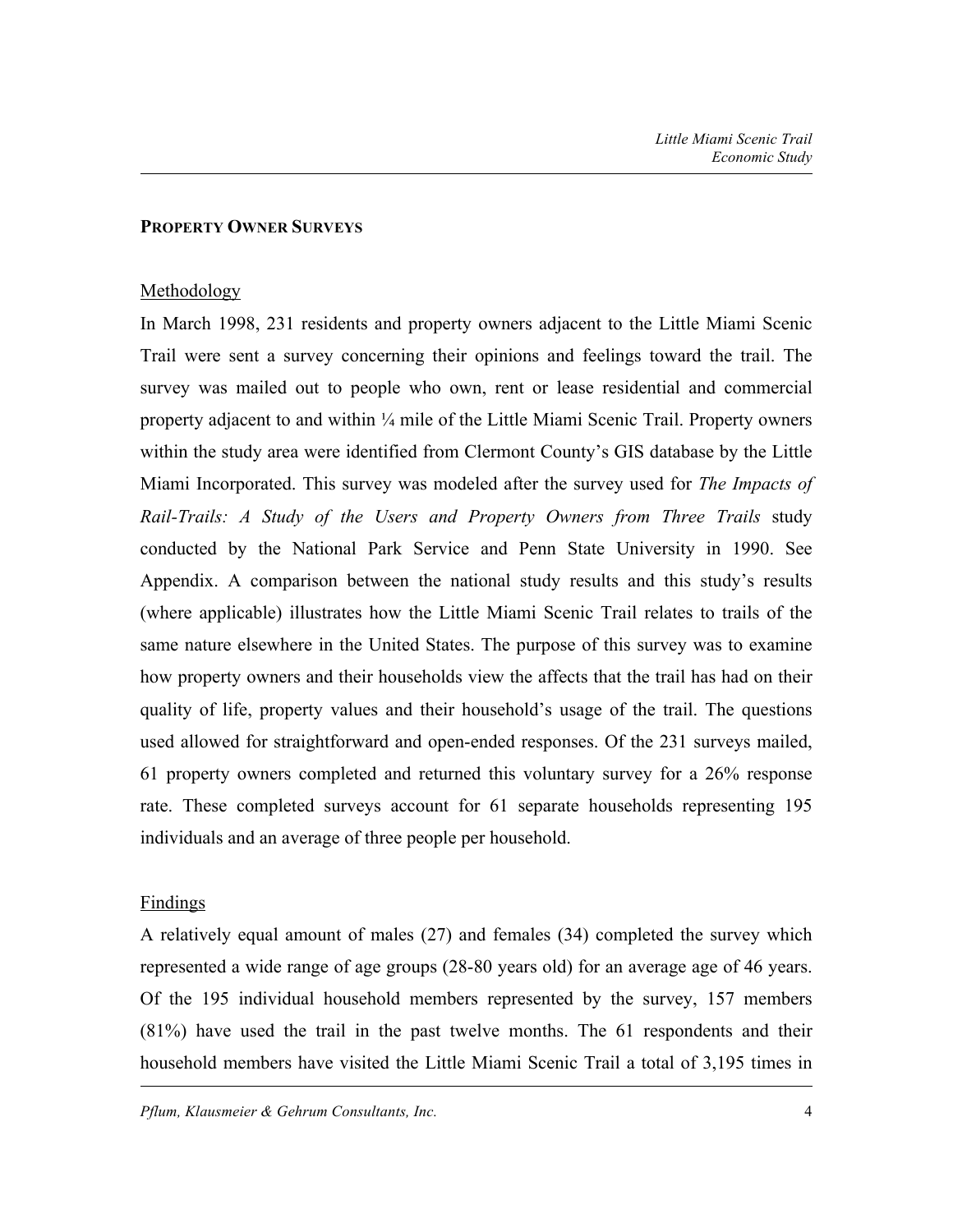the past 12 months for an average of 20 trips per person.

## *Property Description of Those Surveyed*

Eighty-seven percent of the property owners surveyed have a house or dwelling unit on their property, of which sixty-nine percent responded that it was their principle residence. Residential rental property accounted for twenty percent of the dwelling types. Respondents were asked to categorize how their property is used. The five categories included residential, commercial, cropland, pasture, and undeveloped. Respondents were instructed to check all that would apply to their property. Sixty-four percent of the land owned by those surveyed is primarily residential. Nineteen percent of the land is used for crop and pastureland. Commercial property accounted for 14% of the land owned by those surveyed.

Graph 1: Part I Question 6--How is your



Most of the residents (46%) live near the Little Miami Scenic Trail, but their property does not immediately abut the trail. Thirty-four percent of the property owners' land runs immediately adjacent to the trail's edge, while 18% have the trail running through their property. The majority (72%) of the homes faces the trail. Most of the homes that face the trail do not abut the trail. Instead their property abuts the road and the trail is on the other side of the road.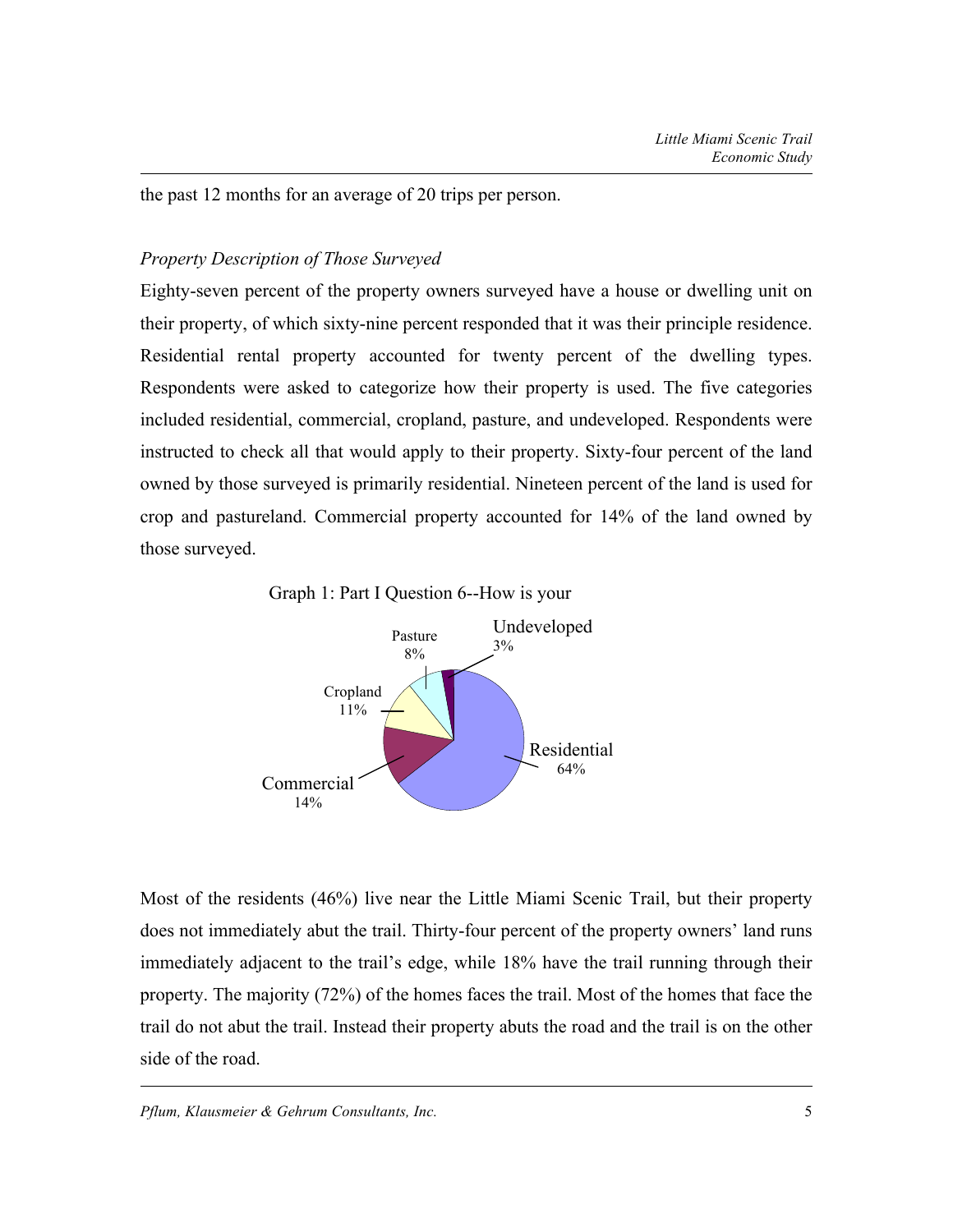

Graph 2: Part I Question 8--Where is the Little Miami Scenic Trail in relation to your property?

The distance of a respondent's home range from ten feet to 3000 feet away from the trail, with a median distance of 100 feet. Their property sizes also varied greatly, from a quarter acre to 400 acres, with a median lot size of approximately 2.91 acres.

## *Property Ownership*

Owning their property before the opening of the trail was true for 72% of those surveyed and the median year of purchasing the property was 1987. The most recent purchase occurred in the beginning of 1998. Of 17 respondents who purchased their property after the trail was built, all viewed the trail to have added to the property's purchase appeal. No property owner felt that the trail detracted from the property's appeal when purchasing the property.

### *Trail Effects on Surrounding Neighbors*

Most residents identified no problems attributable to the trail. Twenty-six of the respondents reported virtually no occurrences of any problems within the past 12 months. The table below shows the percentage of those surveyed that reported that they had not experienced any occurrences of the problems listed because of the Little Miami Scenic Trail and its users during the past twelve months.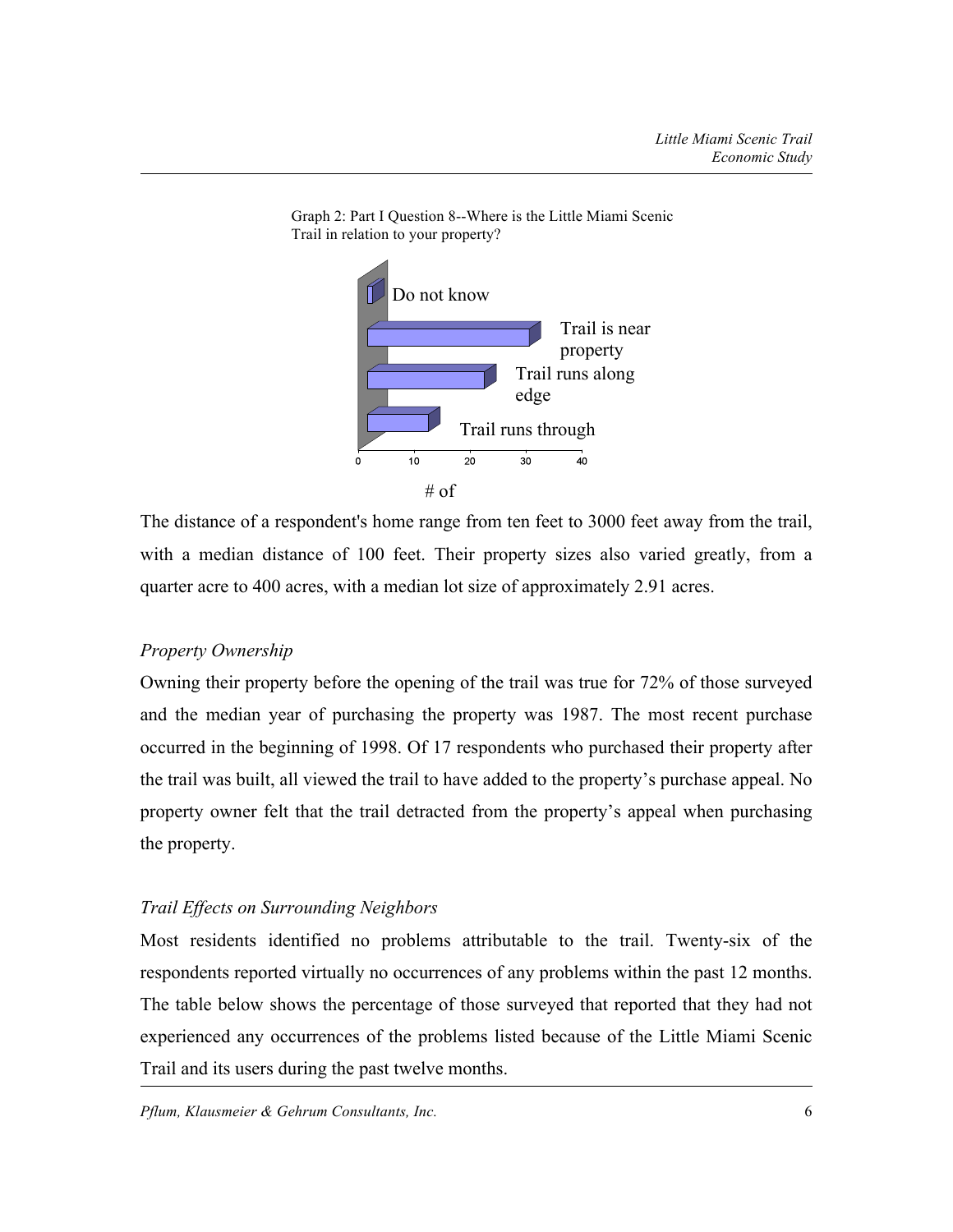|                                          | Percent who reported no occurrences |
|------------------------------------------|-------------------------------------|
| Illegal motor vehicles/motorcycles use   | 70%                                 |
| Litter on/near my property               | 55%                                 |
| Loitering on/near the trail              | 63%                                 |
| Trespassing onto my property             | 82%                                 |
| Users harass my animals                  | 96%                                 |
| Vandalism of my property                 | 93%                                 |
| Cars park on/near my property            | 75%                                 |
| Dog manure on/near my property           | 86%                                 |
| Fruit/vegetables/crops picked or damaged | 98%                                 |
| Users ask to use phone/bathroom, etc.    | 82%                                 |
| Unleashed and roaming pets               | 75%                                 |
| Noise from trail                         | 77%                                 |
| Burglary of my property                  | 95%                                 |
| Discourteous, rude users                 | 82%                                 |
| Lack of trail maintenance                | 84%                                 |
| Loss of privacy                          | 80%                                 |

TABLE 1: How many times have you experienced each of the following problems as a result of the Little Miami Scenic Trail And its users during the past twelve months?

The least frequent problems reported were burglary, animal harassment, and picked/damaged crops. Minor problems identified to be associated with the trail were litter on/near property and loitering on/near the trail. These problems were sited by 25 (45%) and 21 (37%) respondents, respectively. The most actual number of occurrences reported was the loss of privacy, with 4 people (7%) experiencing this problem everyday because of the trail's close proximity. Litter was reported as the second highest problem in terms of actual number of occurrences. Eighteen (18%) felt that a lack of restrooms was a problem associated with the trail. According to the OKI *Little Miami Scenic Trail User Study*, trail users ranked the lack of restrooms as their most important problem.

# *Trail's Effects on Property Values*

Many property owners feel that the Little Miami Scenic Trail either has increased (51%) or has not effected (44%) the resale value of their property. Virtually no one believed that the trail had or would decrease the resale value of his or her property. The trail is credited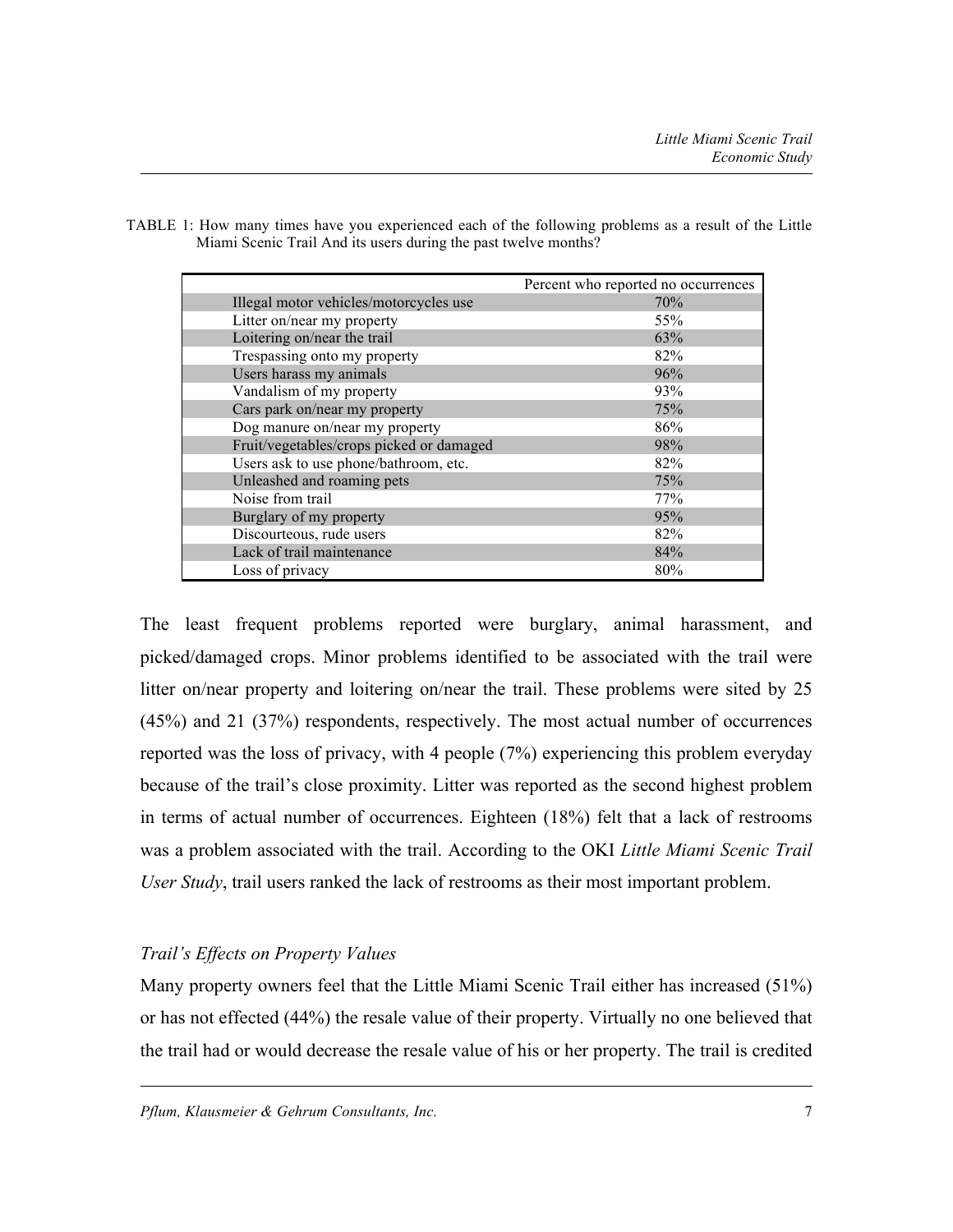by those surveyed to have increased residential property values by an average of 12 percent. One respondent reported that their commercial property increased in value by 375% due to its close location near the trail.

> Graph 3: Part II Question 6—How do you think being located near the LMST has affected the resale



If trying to sell their property, 89% reported that the trail would make it easier to sell. Only 6 of 55 respondents felt that it would be more difficult to sell their property because of their proximity to the trail.

# *Public Benefits Received from the LMST*

The survey asked respondents about the public benefits that the Little Miami Scenic Trail has offered to its surrounding communities. The following table breaks down the importance of each public benefit that the trail has offered. On scale of 1-7, with 1 being not at all important and 7 being extremely important, respondents were to give each possible benefit associated with the trail a level of importance. Preserving the Little Miami River's beauty and protecting its water quality were rated extremely important. Preserving open space, health and fitness, and bicyclist and pedestrian safety were also considered an important public benefit connected to the trail. These same benefits were ranked the highest in the National Park Service's Study and OKI's *Little Miami Scenic Trail User Study*. Interestingly, although both businesses and residents reported that there were positive economic benefits of the trail, public tourism and business development benefits topped the "not at all important" list.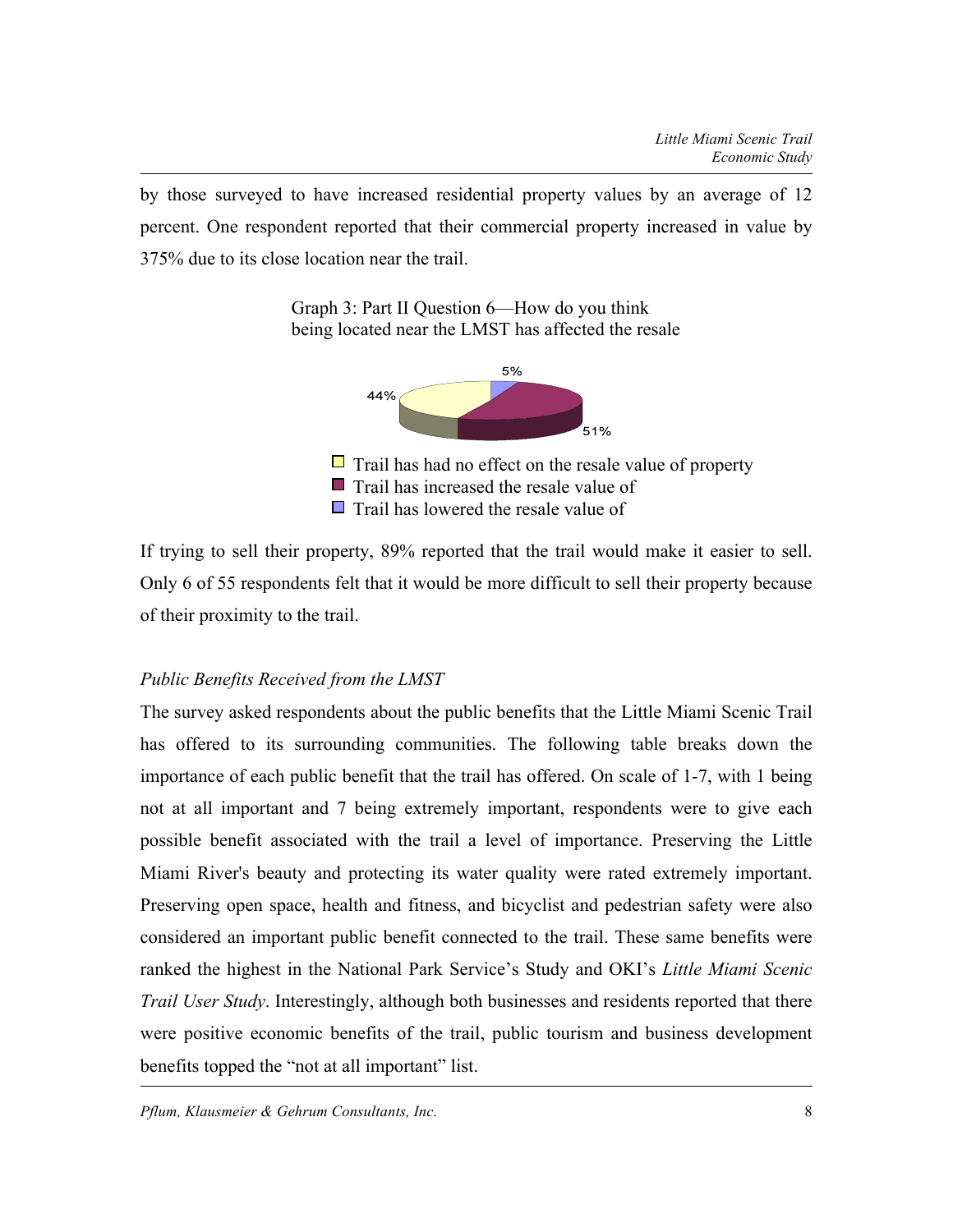|                      | Preserving<br>open space | Recreation<br>opportunities | Aesthetic<br>beauty | Tourism and<br>business dev. |
|----------------------|--------------------------|-----------------------------|---------------------|------------------------------|
| Not at all important | $7.4\%$                  | $7.0\%$                     | $5.4\%$             | 18.5%                        |
|                      | $5.6\%$                  | 1.8%                        | $0.0\%$             | $7.4\%$                      |
|                      | 1.9%                     | 5.3%                        | 3.6%                | 11.1%                        |
|                      | 11.1%                    | 8.8%                        | 8.9%                | $7.4\%$                      |
|                      | $9.3\%$                  | 19.3%                       | $10.7\%$            | 20.4%                        |
|                      | 22.2%                    | 26.3%                       | 35.7%               | 13.0%                        |
| Extremely important  | 42.6%                    | 31.6%                       | 35.7%               | 22.2%                        |

| TABLE 2: On a scale of 1-7, how important are the following public benefits that the Little Miami Scenic |  |
|----------------------------------------------------------------------------------------------------------|--|
| Trail might have for its surrounding communities.                                                        |  |

|                      | Bicyclist and     | Traffic       | Education of    | Health and |
|----------------------|-------------------|---------------|-----------------|------------|
|                      | pedestrian safety | reduction and | nature/environ. | fitness    |
|                      |                   | alternatives  |                 |            |
| Not at all important | 7.1%              | $15.1\%$      | 7.4%            | 5.5%       |
|                      | 1.8%              | 11.3%         | 3.7%            | 3.6%       |
|                      | 5.4%              | 11.3%         | 11.1%           | 5.5%       |
|                      | 12.5%             | 20.8%         | 16.7%           | 12.7%      |
|                      | 7.1%              | 11.3%         | 18.5%           | 9.1%       |
|                      | 28.6%             | 9.4%          | 11.1%           | 25.5%      |
| Extremely important  | 37.5%             | 20.8%         | 31.5%           | 38.2%      |

|                      | Access for<br>disabled people | Preserve beauty<br>of river | Protect water<br>quality of river |
|----------------------|-------------------------------|-----------------------------|-----------------------------------|
| Not at all important | 7.4%                          | $5.4\%$                     | 9.1%                              |
|                      | 1.9%                          | 1.8%                        | 7.3%                              |
|                      | 7.4%                          | 1.8%                        | $0.0\%$                           |
|                      | 22.2%                         | 8.9%                        | 14.5%                             |
|                      | 7.4%                          | 3.6%                        | 9.1%                              |
|                      | 16.7%                         | 32.1%                       | 10.9%                             |
| Extremely important  | 37.0%                         | 46.4%                       | 49.1%                             |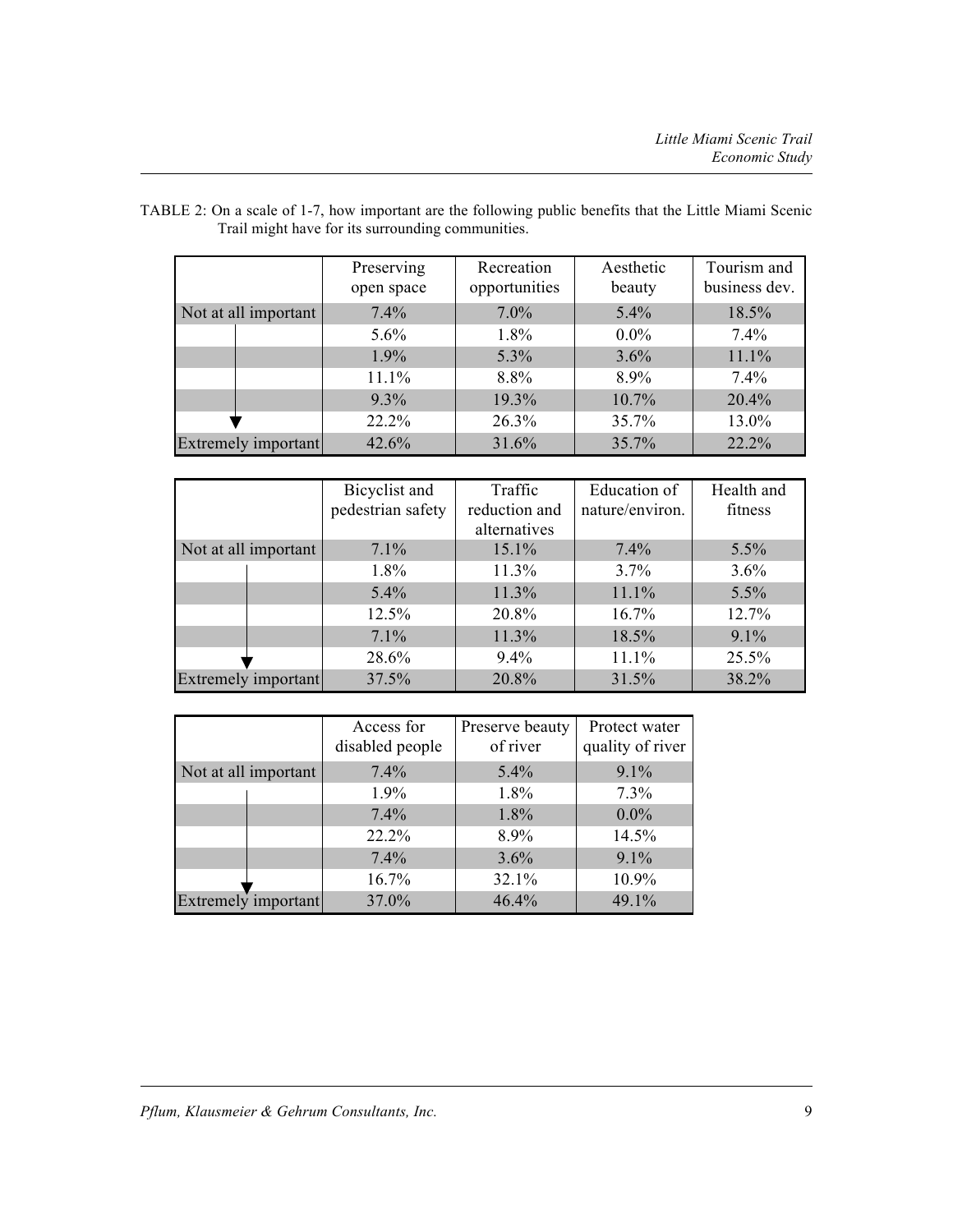# *The Little Miami Scenic Trail as a Neighbor*

When asked of their satisfaction level of being a Little Miami Scenic Trail neighbor, 72% of the neighbors responded that they are satisfied with having the trail adjacent to their property. Only 16 of 58 respondents reported that they were unsatisfied with having the trail as a neighbor. The majority (84%) said that living near the trail is the same or better then they had expected when compared to their initial reaction to the idea of living near the trail.

Eighty-eight percent (88%) of those surveyed feel that the trail has improved and maintained the quality of their neighborhoods, while seven people feel that it has worsened the neighborhood's quality. Based on their experience with the Little Miami Scenic Trail, 79% would recommend living near a trail to other landowners.



Of property owners prior to the trail's construction, 88% considered themselves supportive of the initial Little Miami Scenic Trail idea. Three respondents felt that they were initially opposed to the trail. Overall, 93% feel that living next to the Little Miami Scenic Trail is better than living near the previous abandoned right-of-way. Less than one percent believe that living near the trail is now worse than before its construction.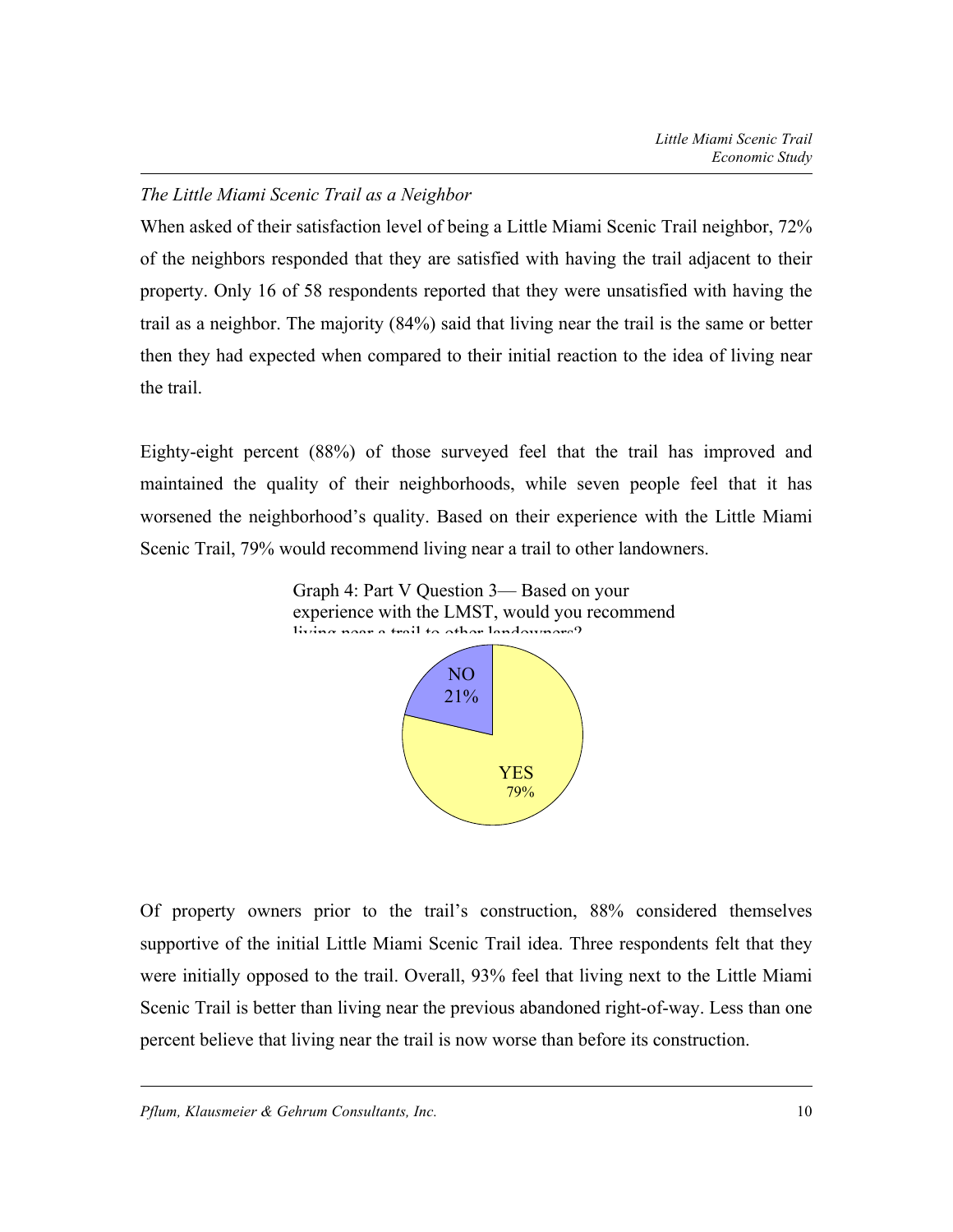## *Respondent's Additional Comments*

Those surveyed where also asked to offer any additional comments, concerns, or recommendations. Many took the time to write down additional comments about their feelings, attitude, and opinions surrounding the Little Miami Scenic Trail.

Positive comments were offered more than negative comments were. Many of those surveyed love the trail for its beauty, convenience, accessibility and purpose. As an exercise facility, the Little Miami Scenic Trail proves successful and heavily used to improve one's health, even during the "off-seasons." Those that take care of and maintain the LMST also received gratitude from some of those surveyed. For example, one respondents wrote that "the trail maintenance people and the park rangers are doing a great job and should keep up the great work."

A vast amount of people commented on the joy of hearing and watching visitors enjoying the trail. Seeing everyone laughing and talking shows the enjoyment and appreciation of those using the trail. Some residents love meeting new people due to the proximity of the trail to their home. However, a handful of residents viewed this a strong negative against living near the trail. These respondents felt a major loss of privacy as a result of trail users being so close to their homes.

The trail is a great place for all family members, especially children. The Little Miami Scenic Trail is "like owning your own Central Park." It is a safe place for walking, biking, or walking your dog. Some said that the trail had "no disadvantages" and that "only positive experiences" had been had.

The environmental preservation aspect of the trail pleases many of those surveyed. Land protection and control comments show the awareness of residents to the trails natural benefits. Many commented on the greatness of preserving and maintaining the natural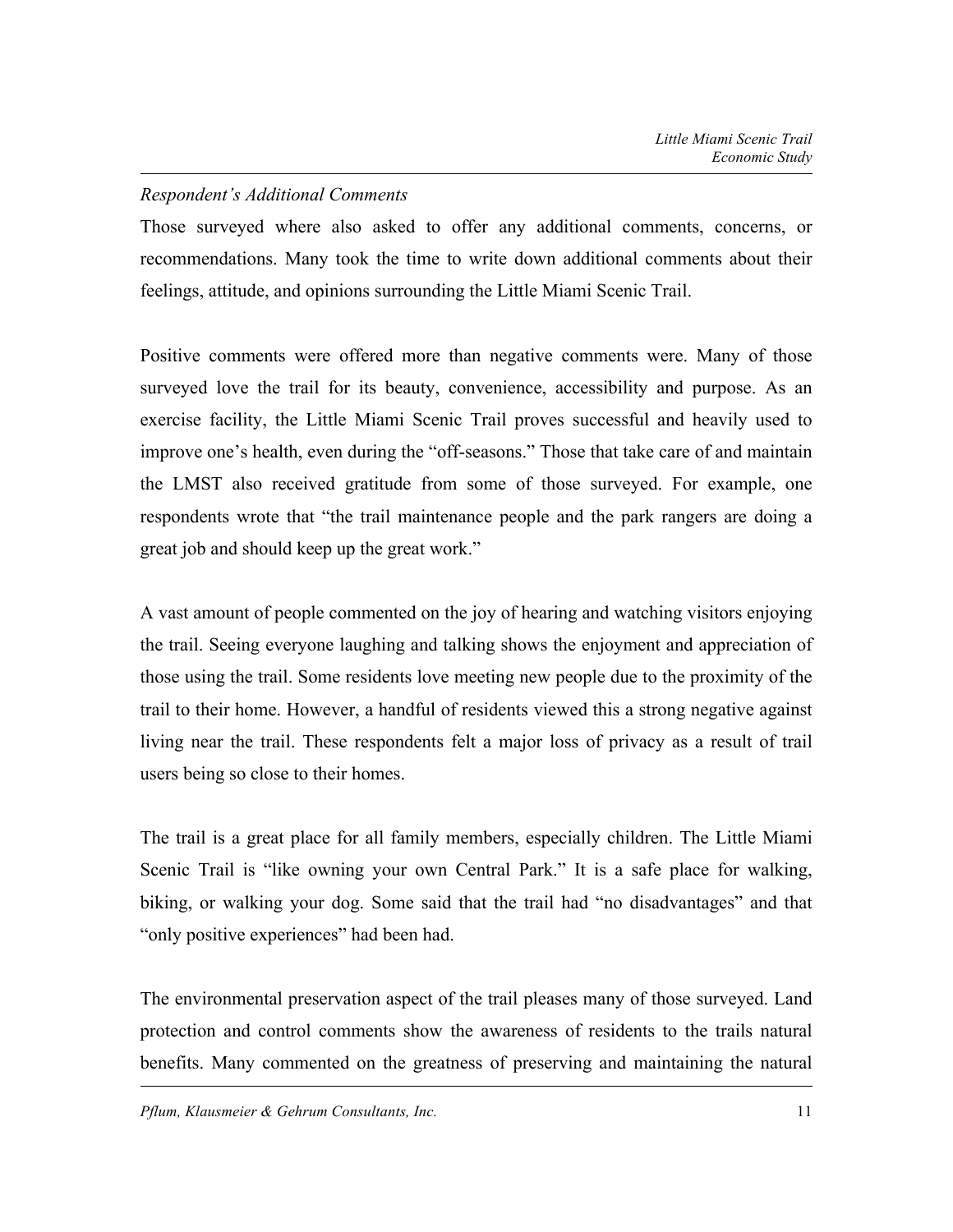features of the trail's surroundings.

### *Business Related Comments*

Others also commented that the trail is "good for small businesses" opportunities. One respondent also wrote that the trail has "helped a 'dead' section of town (Morrow)." One business, The Capricorn Refresh Shop, surveyed in this part of Morrow, believes that his business patronage and revenues have increased 100% and more than 20% respectively due to the trail. In addition to helping local businesses, several of those surveyed offered the additional comments that the trail has "increased the value of my property" and was "part of the reason for buying the property."

## *Problem Related Comments*

A small amount of negative comments surrounding the trail were also given on a handful of surveys. These comments referenced the loss of privacy and the rudeness of trail users. Other complaints included trail users littering and stealing, increased traffic, and the operation of a street sweeper in the early morning. In addition, one respondent commented that the trail does not "raise funds for local towns like we were promised to lower property taxes." Two residents stated that there are "no advantages to living near the trail" and that the "trail is too much trouble." Despite these few negative comments, nearly half reported virtually no occurrences of problems in the survey.

### Recommendations

Those surveyed were asked to write down any recommendations for improving the management of the Little Miami Scenic Trail that would make a better neighborhood for them. Many offered suggestions for the trail including improved maintenance, trail improvements, new and improved signage, animal restrictions, and community trail programs. Mowing and weeding around the trail has been suggested to be done more often. One resident suggested solving this problem by allowing trail neighbors to mow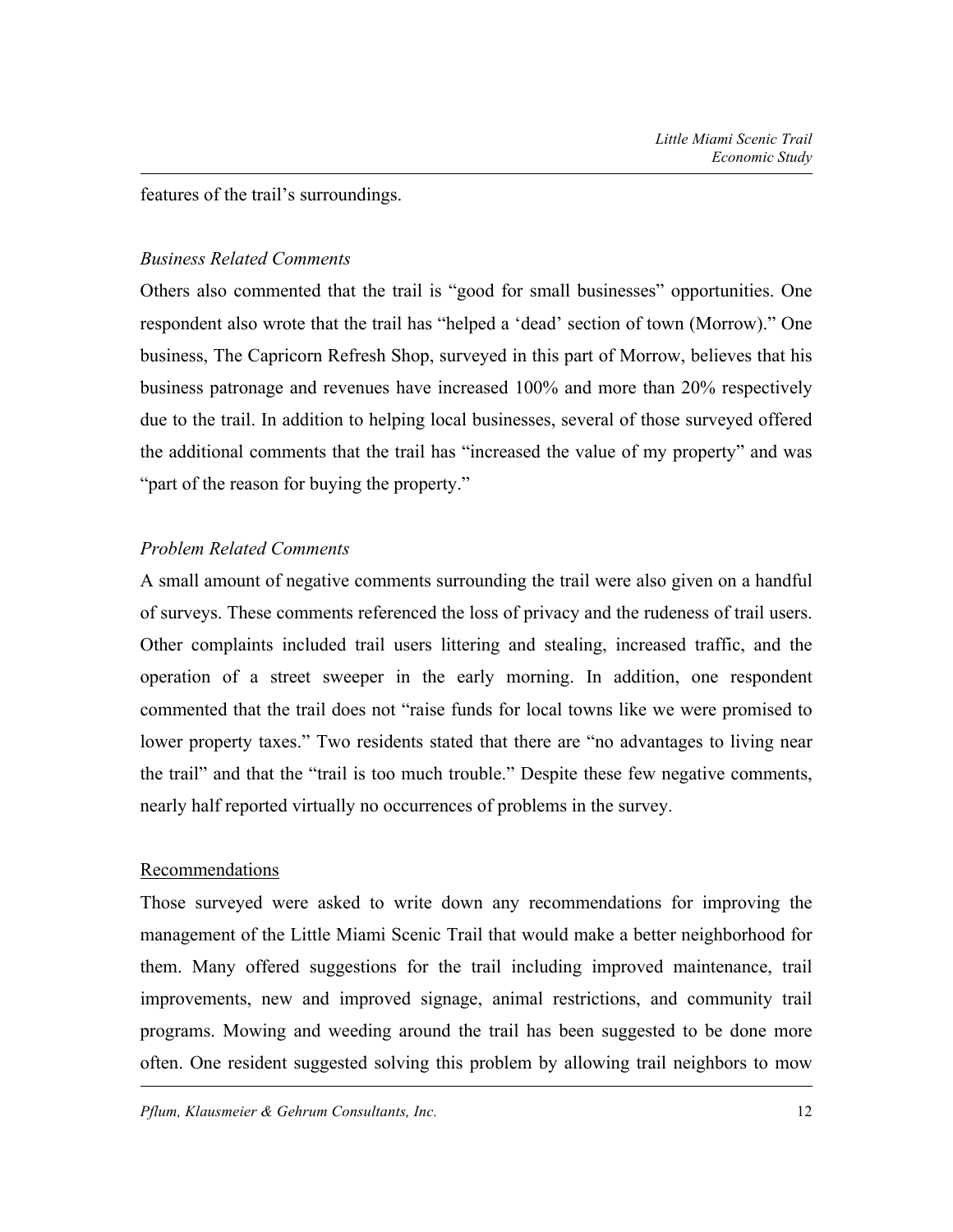along the trail when doing their own lawns. Clearing the trail of leaves and snow during the fall and winter months was suggested by a few respondents. Upkeep of the trial itself by resurfacing it when needed should be considered in the near future. Other maintenance suggestions include topping off trees, which block neighbors evening sunlight, and picking up litter more often.

General trail improvements recommended by those surveyed to improve their life as a trail neighbor and user include adding trash barrels, public restroom facilities, resting areas, more parking locations and emergency phones. More specifically, one residents wrote that more trees are needed at the trail's entrance in Morrow and speed bumps on both the road and the trail where the two intersect to "make both parties aware of the dangers" ahead of them. Also, the "Caesar Creek view is completely obliterated as a result of the trail bridge construction…This view should be re-opened." Safety and visual concerns are a high priority for many residents.

Better signage is a concern for many of those surveyed. Suggestions for new and improved signs include no littering signs, road crossing signs, trail do's and don'ts, clearly designated parking, and yield or stop signs for bikers at all crossings to reduce the risk and number of accidents with farm machinery and vehicles. Making and posting rules regarding leashed animals and cleanup after animals should also be considered.

A handful of those surveyed were very interested in promoting and helping with trail related issues. One recommends that "trail management should annually or biannually visit trail neighbors to ask about problems or suggestions." Also recommended is a community group to help with the incoming trail suggestions and problems and perhaps a volunteer patrol team. These groups, as recommended by those surveyed, could promote the trail more and start "Community Clean-up/Fix-up Day or Green-up Day" throughout the entire year. One respondent in particular stated that "as a Juvenile Court Judge, I have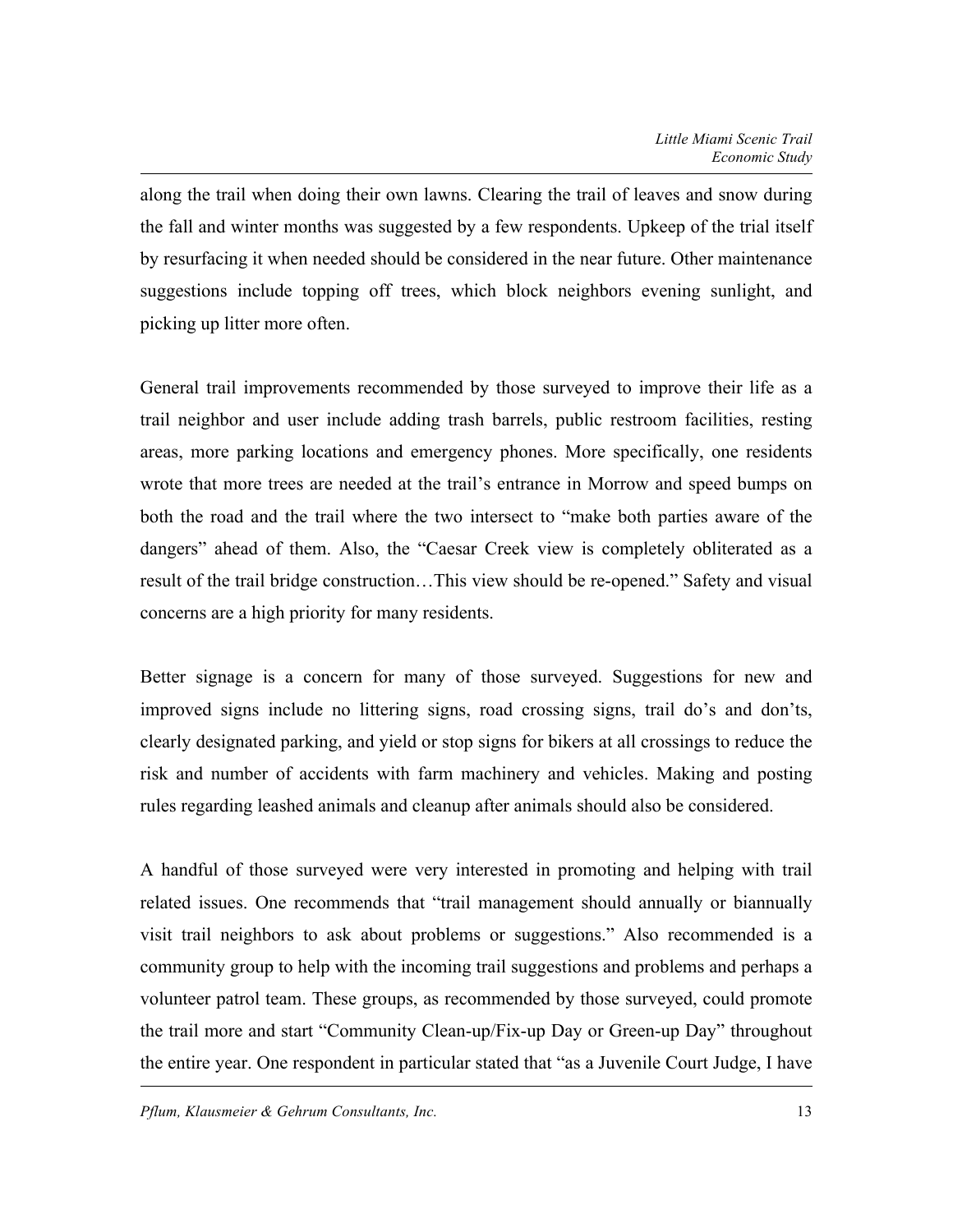had youth clean parts of the trail, but I recommend that more public interest be taken in cleaning up the trail through groups like 'Adopt-a-Mile'." Similar trails across the country do have volunteer groups to help share general maintenance. Another suggested offering advice or guidance on how to protect the river and the property along the trail.

Recommended services to be done for the trail neighbors and the surrounding community include offering building materials (similar to the existing trail fences) to homeowners along the trail to build a fence to ensure privacy and prevent trespassing while still keeping with the scheme and look of the trail. To ensure safety, restricting the hours of trail usage, such as dawn to dusk hours, has been suggested. Lastly, one resident suggested that planners should get input from landowners about future trail planning decisions.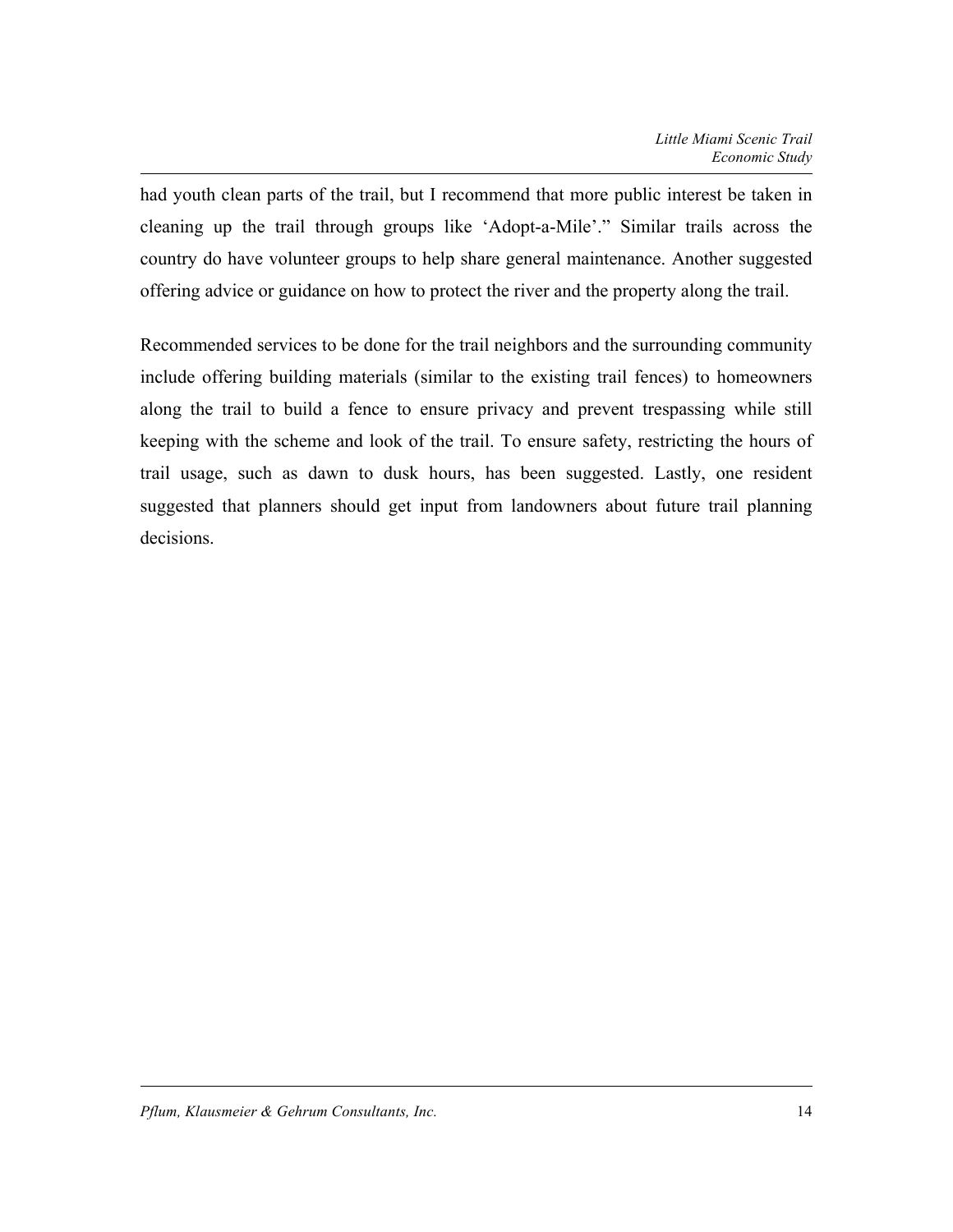#### **SURROUNDING BUSINESSES SURVEYS**

Obtaining the opinions business owners and managers have toward the trail is important in examining the areas' market viability and how the trail acts as a market enhancement tool. In order to grasp how businesses are affected by the trail, businesses near the trail were targeted for an in-person survey. Businesses in Loveland, South Lebanon, Morrow, Mather's Mill, Oregonia, and, Corwin, all along the Little Miami Scenic Trail, were included.

### Methodology

An inventory of the businesses located adjacent to and within  $\frac{1}{4}$  mile of the trail was conducted in late September 1998. A total of 32 businesses were identified and recorded within the specified study area. Eighteen of these 32 businesses took part in the voluntary survey. The remaining 14 businesses did not partake in the survey because they refused, did not have the time or were not open at the time of the survey.

Once identified, businesses were surveyed between October 1998 and July 1999. The time period was extended because some businesses are trail oriented, only open during the spring and summer seasons. All 18 surveys conducted were in-person interviews and were given without prior notice. Surveyors were instructed to ask for the business owner or manager on duty. The short survey contained 13 questions pertaining to their business's relationship with and their feelings toward the Little Miami Scenic Trail. This survey was taken from the *Indianapolis Greenways Use and Management Project Data Report* conducted by the Graduate Planning Workshop Team from Indiana University-Purdue University at Indianapolis, which studied the Monon Trail in Indianapolis. The questions were slightly modified to accommodate the Little Miami Scenic Trail study. See Appendix for the full survey. Businesses were also questioned about their perceptions of how the trail has affected their patronage, revenues, and property values.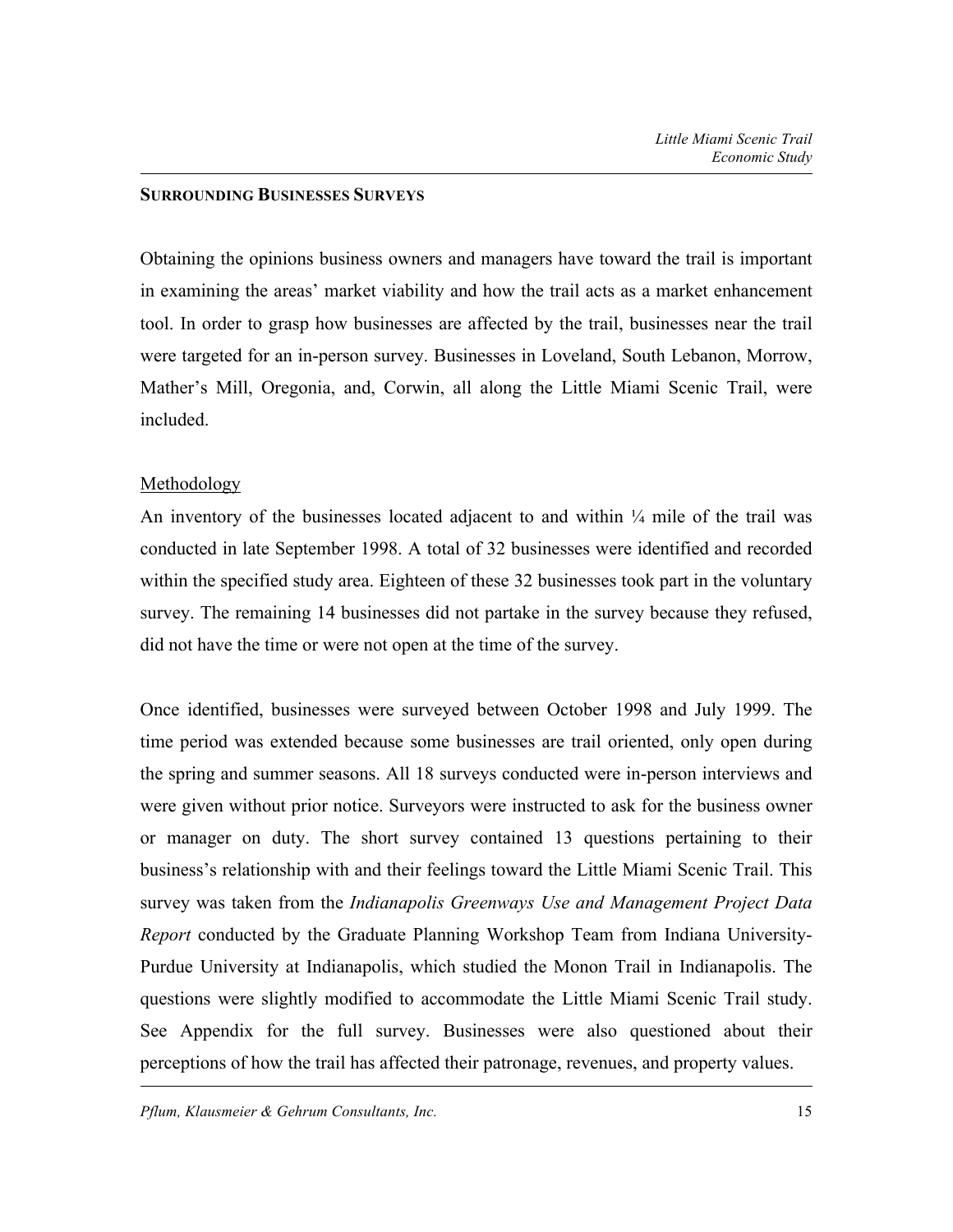# **Background**

Morrow and Loveland, two major staging areas, contain the most businesses relatively close to the trail and offer the widest variety of businesses. Morrow contains the typical trail oriented shops and cafés including the Little Miami Canoe Rental, Capricorn's Refresh Shop, Short Stop Deli, and numerous convenient stores. Morrow has several local businesses such as a grocery store, drug store, hardware store, and a few gas stations. Full service restaurants such as Vic's Food and Spirits and Prime Cut Steak House are also located approximately two blocks off the trail. Many restaurants and businesses in Morrow are not immediately adjacent to the trail. However, most are still visible from the trail itself and its parking locations. The trail in Morrow runs right down the center of what used to be the town's main downtown street. Along this stretch are numerous vacant storefronts, which would be an ideal location for trail-oriented businesses and shops. One successful business, The Capricorn's Refresh Shop, is conveniently located here and relies solely on the trail for business.

In Loveland, more businesses are connected directly to the bike trail than in the other towns along the trail corridor. Like Morrow, Loveland has a wide variety of stores and eateries including the Kool Kow Café, Antiques Unique, and Trailside Café. Loveland has the oldest and most heavily used part of the trail running through the its historic downtown. Many antique stores are located in Loveland's historic downtown area, which many trail users visit during their trip to the area. According to the owner of Path Through the Attic Antique, trail users often come back when not using the trail to make purchases.

South Lebanon, Oregonia, and Corwin each contain two small retail businesses respectively. All of these businesses were little cafés or pizza shops, with the occasional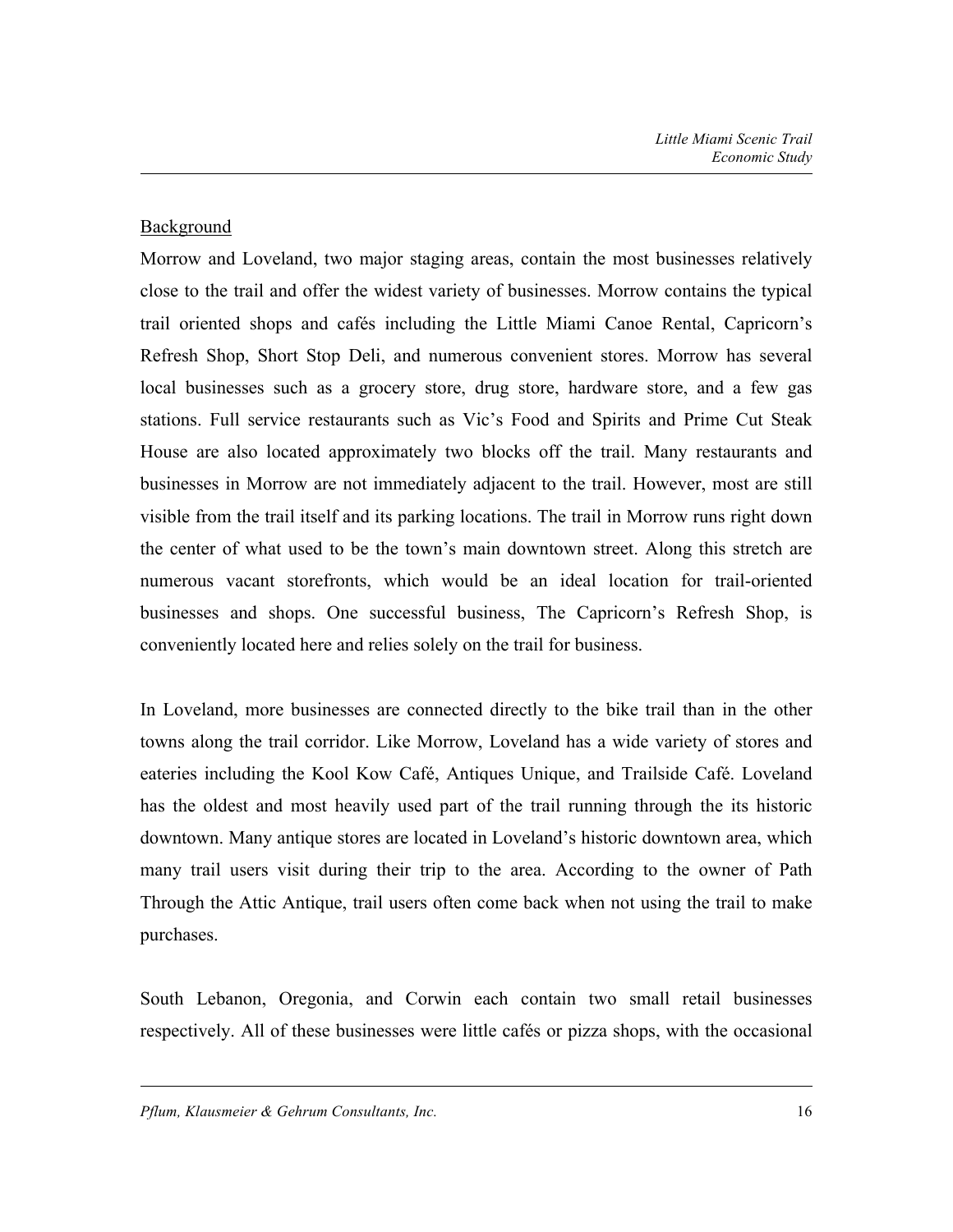rental/recreational purpose combined within the eatery. Most of these cafes look new or recently updated and have bicycle racks in front for their patrons.

#### Findings

Most of the businesses (48%) near the Little Miami Scenic Trail can be described as small retail businesses that sell food, refreshments or general merchandise. Eight of the 18 businesses surveyed are generalized as an eatery, restaurant or tavern. Four business are service oriented businesses providing a variety of services including gasoline, video games, billiards, bicycle and in-line skate rentals, and canoe rentals.





Sixty-one percent of the businesses surveyed have been at their location for more than 5 years. Several of the surveyed businesses have been opened for numerous years; two businesses in have been open for at least 30 years or more. Seven of the 18 businesses have been open for less than three years, all of which opened after their respective part of their trail had opened. Five of out these seven businesses are trail-oriented eateries offering quick meals, snacks, ice cream, bicycle racks, and recreational rental equipment for their customers. When asked for any additional comments, these five businesses attribute the trail as the only or a main reason for opening their business. Because of this, the trail can be credited with bringing new jobs and new economic activity to their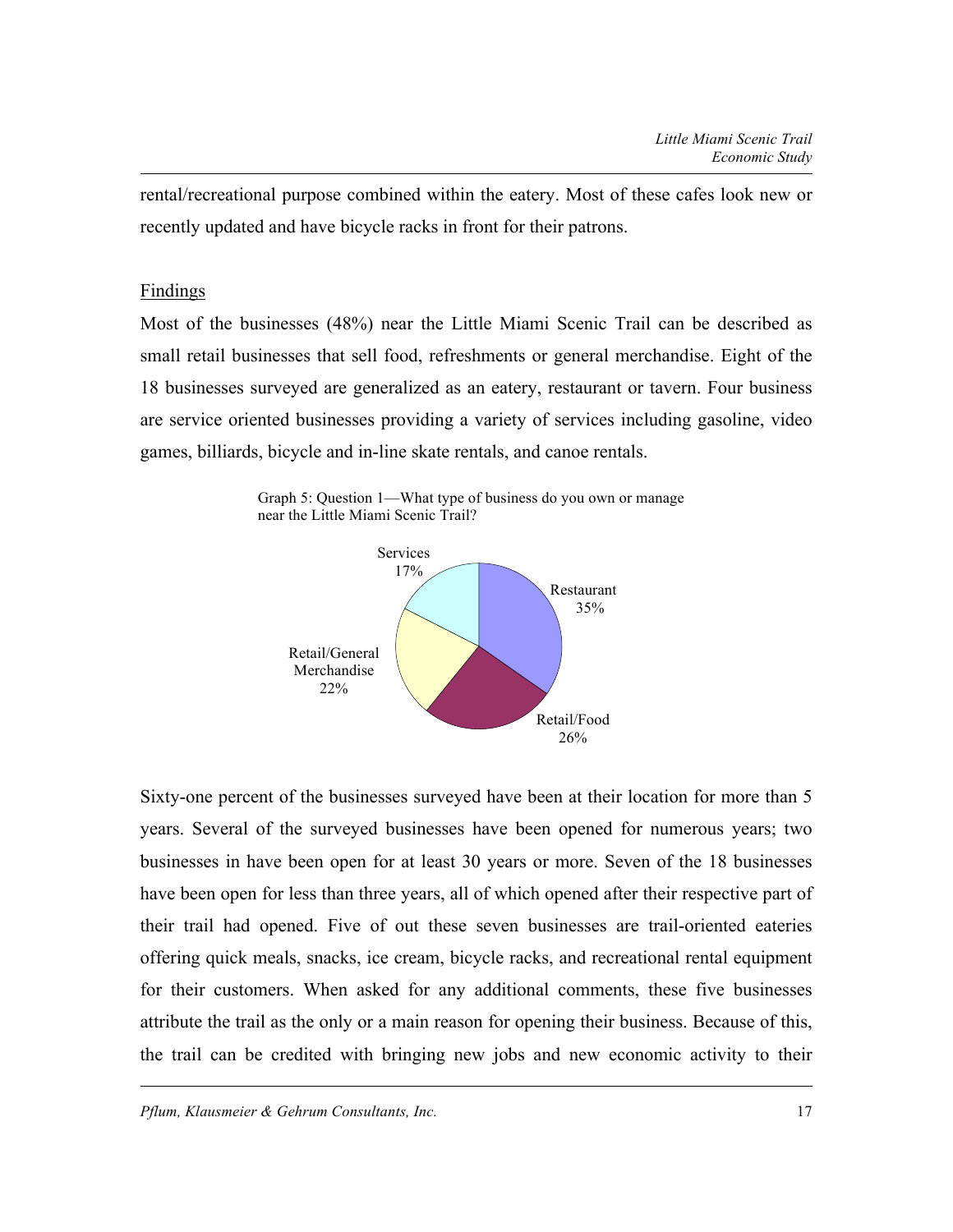respective communities. The other two businesses opened after the trail made no connection between the existence of the trail and the opening and location of their business.

The survey asked each business how the trail generally affected their patronage, revenues, and property values. Sixty-one percent believe that the trail has increased their patronage and revenues. Specifically, one out of three business owners believe that their patronage was increased by more than 20%. Most of those who believed that the trail increased their patronage by more than 20%, actively market their business toward trail users. One out of every four businesses believes that their revenues increased by more than 20% as a result of the trail. This belief is supported by OKI's *Trail User Study*,



Graph 6: Question 4—Generally, how do you think the trail has affected your business revenues?

which found that trail users spend an average of \$17.47 per person per visit at the Little Miami Scenic Trail. Of this amount, \$6.11 is spent on food and beverages either at restaurants or convenient stores.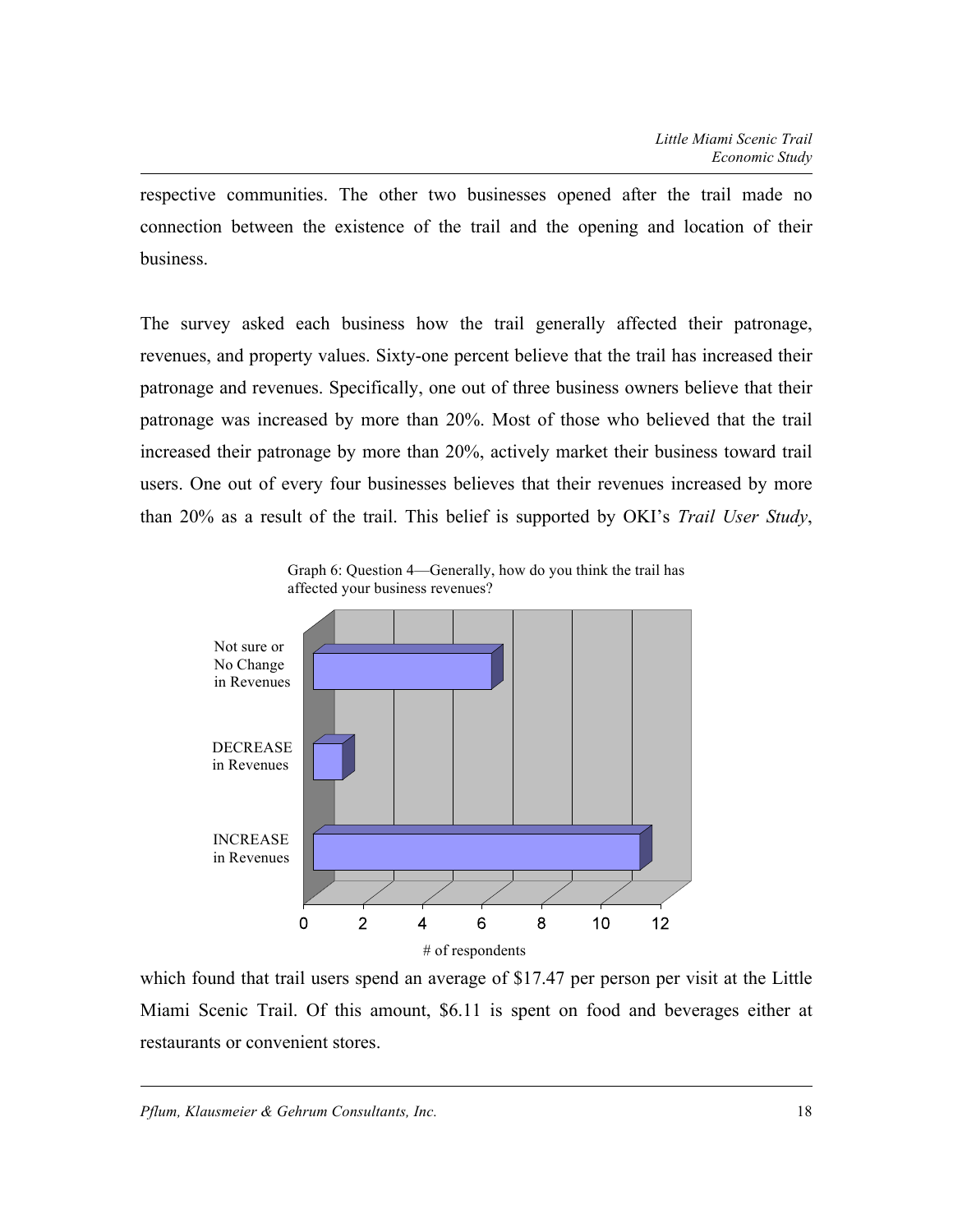One out of every four businesses believes that their property values increased by more than 20% as a result of the trail. Overall, nearly half (45%) of those surveyed agree that the trail has caused their property values to increase. One business, The Capricorn Refresh Shop, surveyed in Morrow, believes that his business patronage and revenues have increased 100% and more than 20% respectively due to the trail.

Marketing tactics used by various businesses range from elaborate Web sites, to simple flyers, brochures, and advertisements in bike magazines. Seven of the 18 businesses do use marketing strategies specifically targeted at trail users. Capricorn's Refresh Shop, located in Morrow, sponsors bike races throughout the year, has a Web site, and has advertised in a cyclist magazine. The Corwin Peddler, which has been featured with the trail in the *Cincinnati Enquirer's Weekend* section, actively contacts church groups and corporations to use the trail and the café for group activities.

The majority (78%) of businesses surveyed had not experienced any problems attributed to the trail. Similar to the National Parks Service Study, the majority of owners had reported no increase in problems after the trail opened. A minimal amount of problems were reported by business owners along the Little Miami Scenic Trail. Two of the 18 businesses that experienced problems cited insufficient customer parking and traffic congestion. These problems cited are similar to those experienced on other trails across the country including the Monon Trail in Indianapolis (Indianapolis Greenways Data Report). Two other businesses also reported experiencing problems related to the Little Miami Scenic Trail. One business cited that a stolen sign was attributable to the trail. The other cited vandalism to be a problem.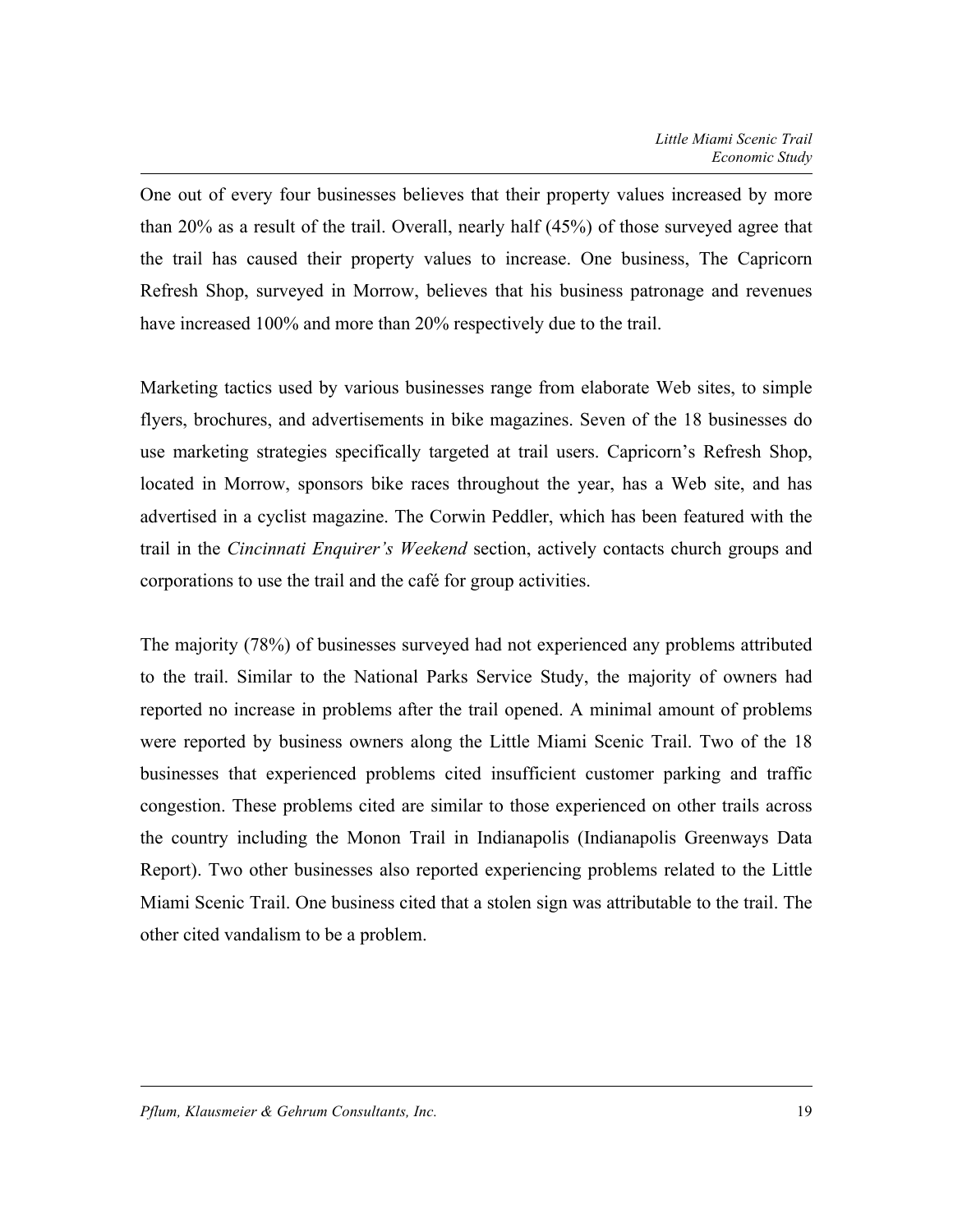



Business owners and the on-duty managers were also asked if their business is informed of upcoming special events at the trail. Informing businesses of upcoming events would allow owners and employees to prepare for a higher influx of customers and specially market or advertise their business on that day. With active participation, businesses could target the more than normal amount of people, therefore, increasing their patronage and, in turn, possible revenues.

The results of this question proved similar to the Monon Trail Study in Indianapolis. The majority (56%) felt that they were not informed about the trail's special events. Seven of the 18 business felt that they were informed about the special events and one respondent was not sure. However, this could depend on which city or town the business was located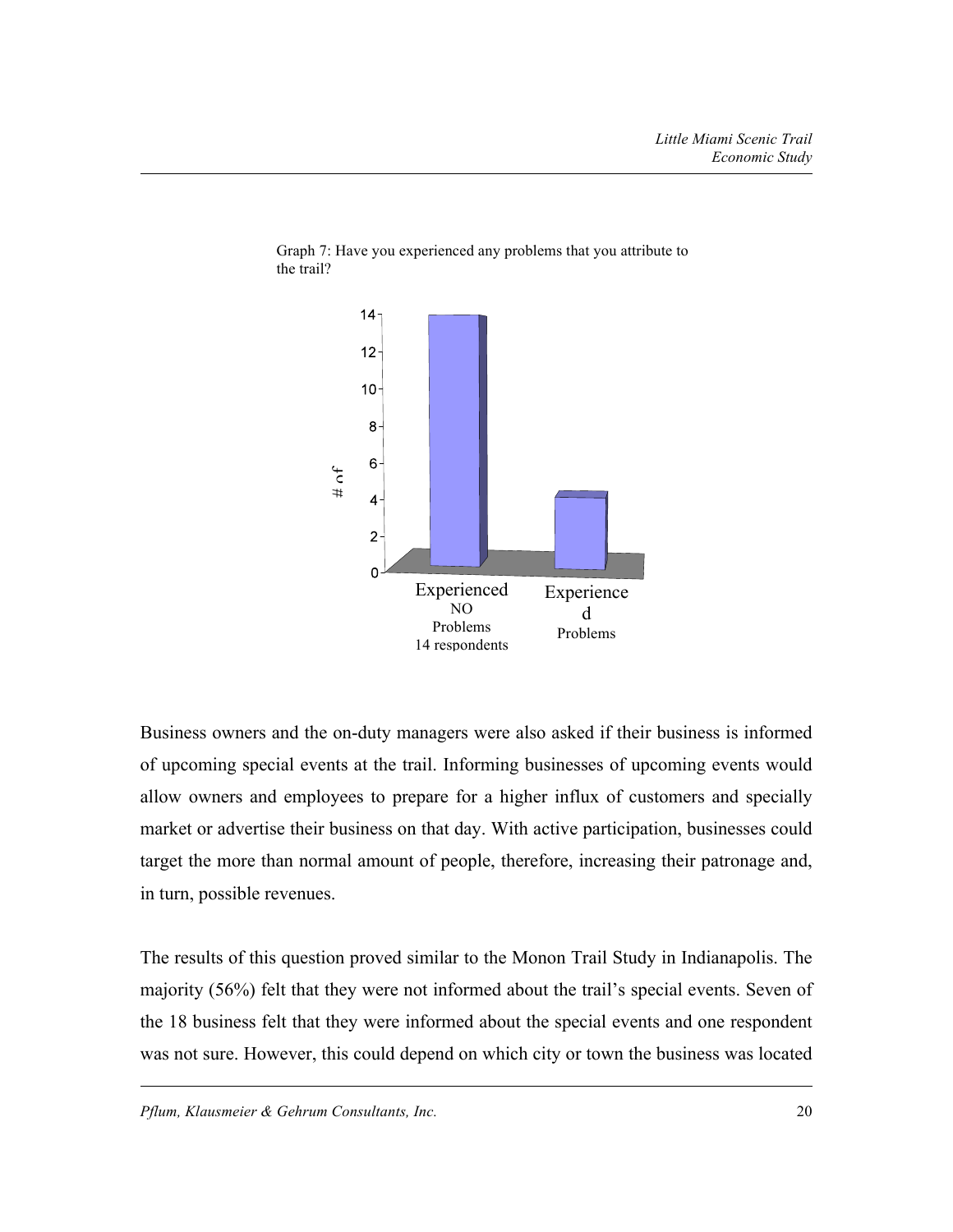in. Eight of the 9 businesses in South Lebanon and Morrow felt that they were not informed; the other was not sure. In Oregonia, Corwin and Loveland, 7 of the 9 businesses felt that they were informed. The other two felt that they were not. The majority (56%) believes that special events did not affect their business activities. Five businesses believe that special events had a positive affect on their business, while two believed that its affect was negative. The more businesses are aware and warned of upcoming special events, the better prepared receptive they can be. Knowledge of such events could provide businesses with the ability to run special sale prices or rental packages targeted toward those involved in the events nearby.

Business owners were questioned on how supportive they generally were to the trail before and after it opened. Eleven of the 18 (61%) business respondents were generally supportive of the trail before it opened in their respective community. Only one respondent was opposed to the trail prior to its opening. This objection was not toward the idea of a recreational multi-use trail, but instead was opposed to the actual conversion of the railroad lines and using semi-tractor trailers instead of rail cars to transport goods. The remaining six respondents were indifferent to the trail or the question was not applicable.

Similarly, 67% (12 respondents) are generally supportive of the trail now. The respondent opposed prior to the opening of the trail is still opposed to the trail. One other business owner is now opposed to the trail, in part because of the increase of traffic in front of his business generated by trail users.

Overall satisfaction of having the trail near their business was questioned. Most (65%) were satisfied with having the Little Miami Scenic Trail as a neighbor to their business.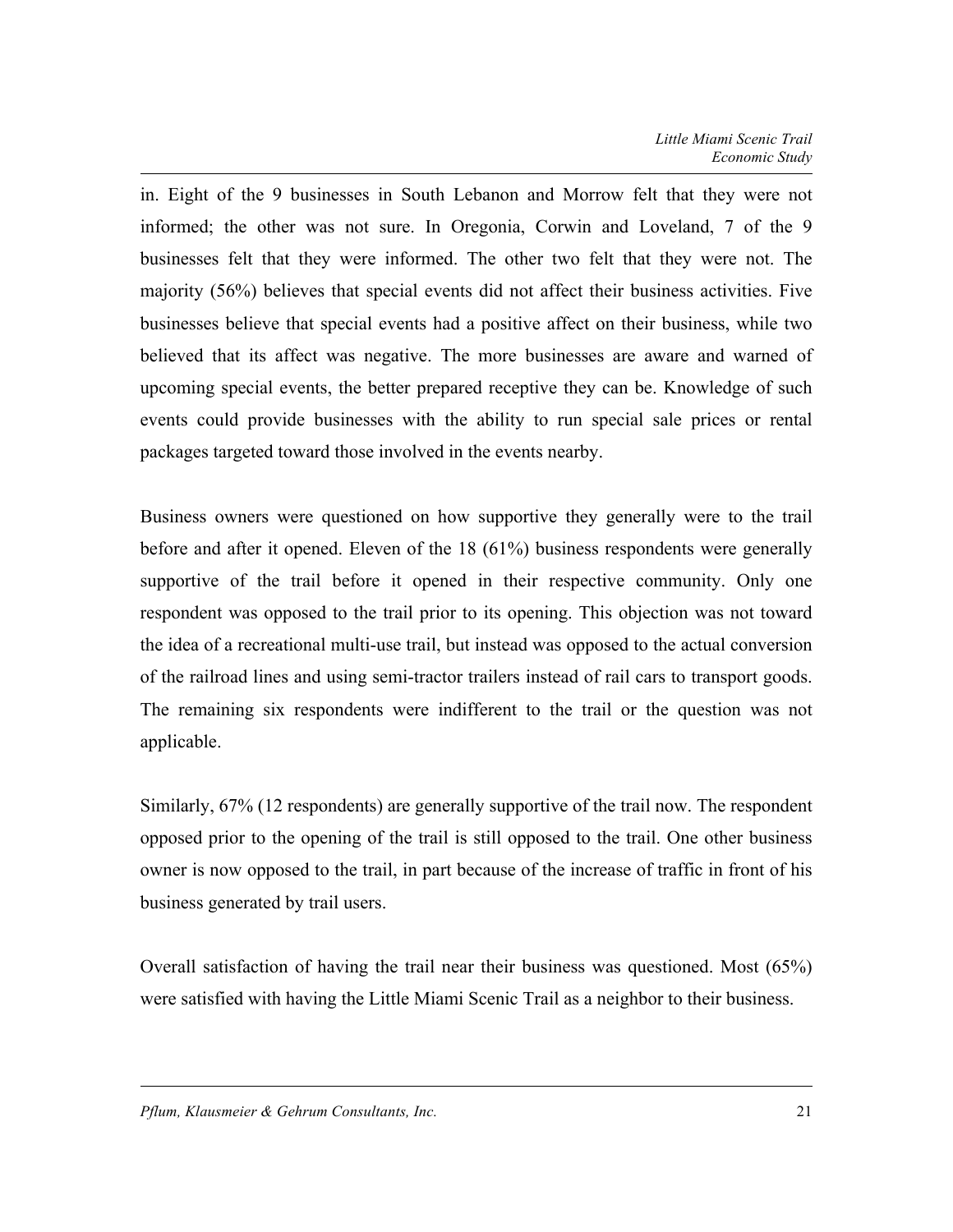The only unsatisfied business was once supportive of the trail but is now opposed. Five respondents claimed that they were undecided.



Graph 8: Are you generally opposed or generally supportive of the trail now?

Generally, businesses immediately adjacent to the trail were oriented toward trail users and tried to accommodate the needs and request of their patrons. Most were pleased with the trail as a neighbor. It was noted that more public restrooms and more parking for the trail would eliminate the minor problems that some businesses are currently facing.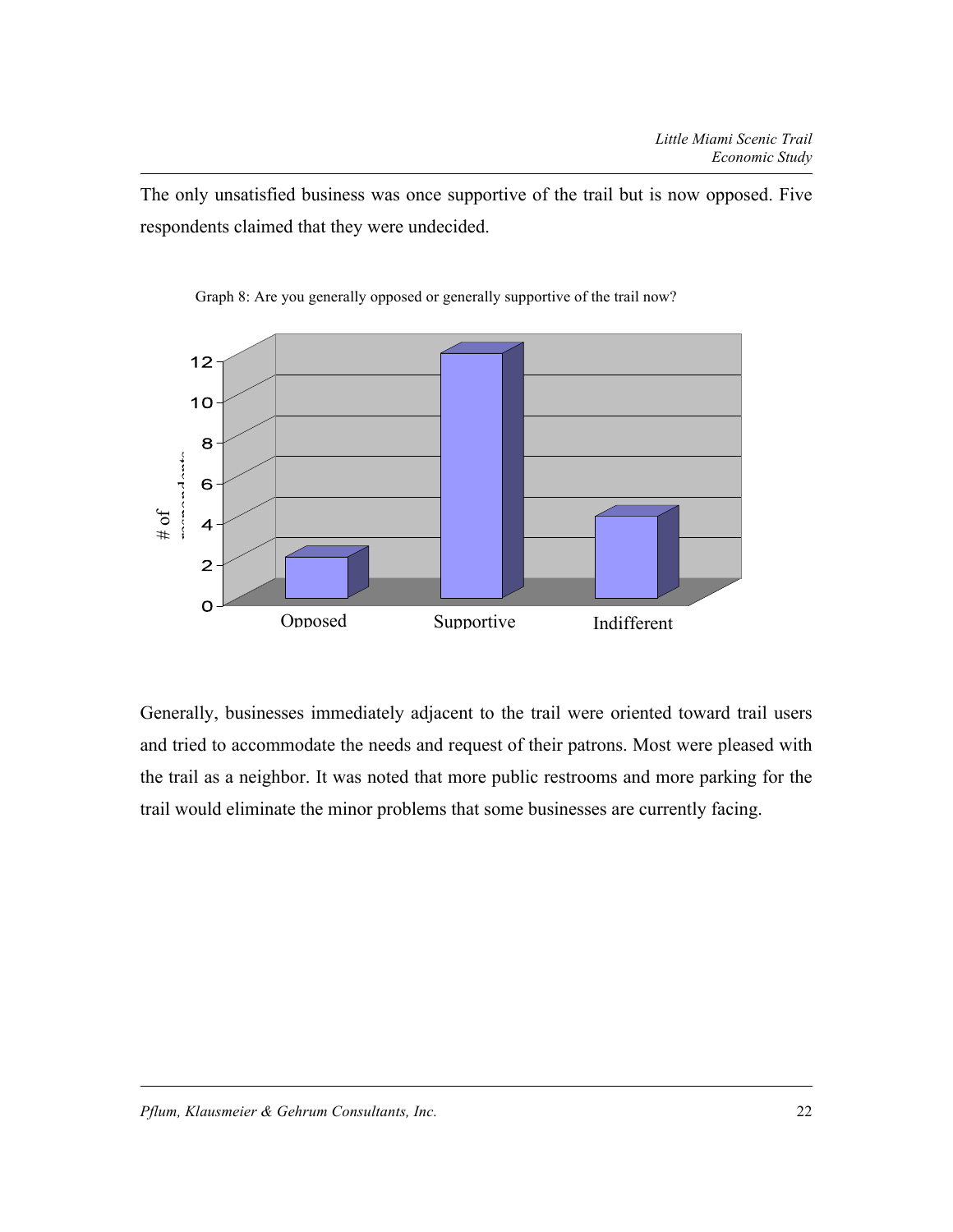#### **REAL ESTATE SURVEY SUMMARY**

#### Methodology

In order to gain a better understanding of how the Little Miami Scenic Trail has affected property values in the surrounding areas, local realtors were surveyed about its effects. Realtors were selected by calling realty companies listed in the telephone book, specifically those who were located or advertise property within the study area. These realtors and realty companies were also asked to recommend additional realtors and realty companies familiar with the area to be surveyed. Twelve of the fifteen realtors contacted have had or currently have property listed adjacent to and near the trail. The short telephone interview consisted of questions concerning selling ease, selling price, and selling speed of residential, commercial and farmland properties immediately adjacent and within two blocks of the trail. The two-block distance off the trail has been traditionally used in other greenways studies. The survey was taken directly from the National Park Service's *The Impacts of Rail-Trails: A Study of the Users and Property Owners from Three Trails* conducted in 1990. See Appendix for full survey.

### **Findings**

When considering residential property, 27% felt that property immediately adjacent to the trail is easier to sell and sold at a higher price than those farther away are. Similarly, 25% agreed the same is true for property within two blocks of the trail. Two realtors surveyed believe that the trail causes a nearby property to sell faster than those farther than two blocks do. The following table breaks down the realtors responses of how they perceive the trail has effected residential property immediately adjacent to the Little Miami Scenic Trail.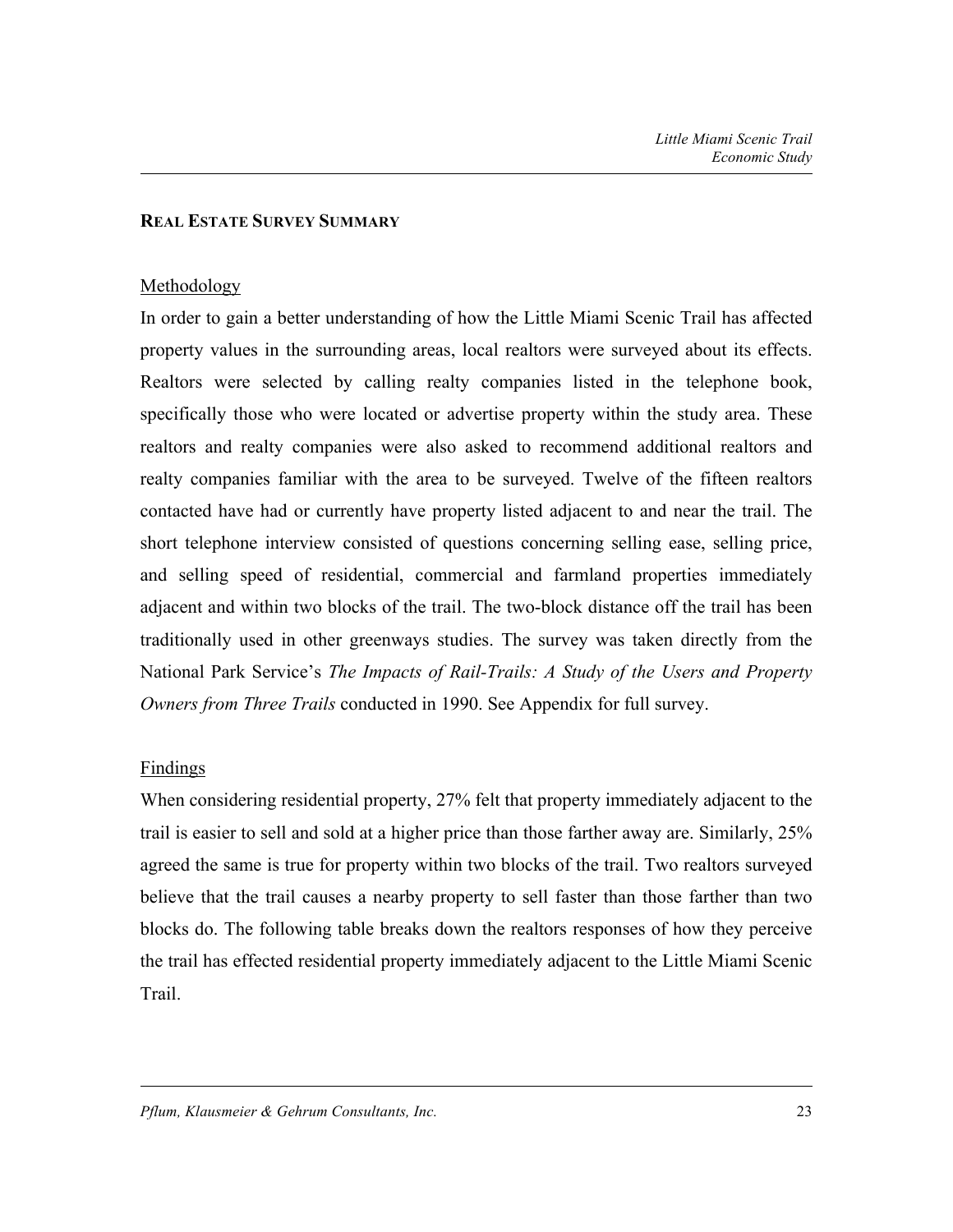| Homes immediately adjacent to trail |                  |                                   |                  |                                   |                 |
|-------------------------------------|------------------|-----------------------------------|------------------|-----------------------------------|-----------------|
| Question 1                          | $\#$ of realtors | Question 2                        | $\#$ of realtors | Question 3                        | $#$ of realtors |
| <b>Easier</b> to sell               | 3                | <b>Faster</b> to sell             |                  | Sell for more                     |                 |
| <b>Harder</b> to sell               | $\mathbf{0}$     | <b>Slower</b> to sell             |                  | Sell for less                     |                 |
| Has no effect on<br>selling ease    | 8                | Has no effect on<br>selling speed |                  | Has no effect on<br>selling price |                 |

Table 3: Part II Questions 1, 2, 3—If a home is immediately adjacent to the Little Miami Scenic Trail, will the trail make the home:

The table below details how realtors perceive the trail's effect on residential property within two blocks of the trial, but not immediately adjacent to the trail. Nine out of 12 realtors surveyed said the trail has no effect at all on the selling ease and selling price of residential property within two blocks of the trail. Ten of 12 realtors also felt that the trail had no effect on the selling speed of properties within two blocks. All the realtors surveyed feel that the Little Miami Scenic Trail has a no negative effect on a residential property's selling ease, price or speed.

Table 4: Part III Questions1, 2, 3—If a home is within two blocks of the Little Miami Scenic Trail, but not immediately adjacent to the trail, will the trail make the home:

| Homes within two blocks of trail |                 |                                          |                 |                                          |                  |
|----------------------------------|-----------------|------------------------------------------|-----------------|------------------------------------------|------------------|
| Question 1                       | $#$ of realtors | Question 2                               | $#$ of realtors | Question 3                               | $\#$ of realtors |
| <b>Easier</b> to sell            | 3               | <b>Faster</b> to sell                    |                 | Sell for more                            |                  |
| <b>Harder</b> to sell            | 0               | <b>Slower</b> to sell                    |                 | Sell for less                            |                  |
| Has no effect on<br>selling ease | 9               | Has <b>no effect</b> on<br>selling speed | 10              | Has <b>no</b> effect on<br>selling price | 9                |

Realtors' intrinsic feelings about how the trail affects neighboring and nearby properties showed a high level of no effects on the selling ease, speed and price. However, many felt that the trail was considered an asset to a property and often advertise the trail in relative listings. One way to explain this is that no data is currently available to determine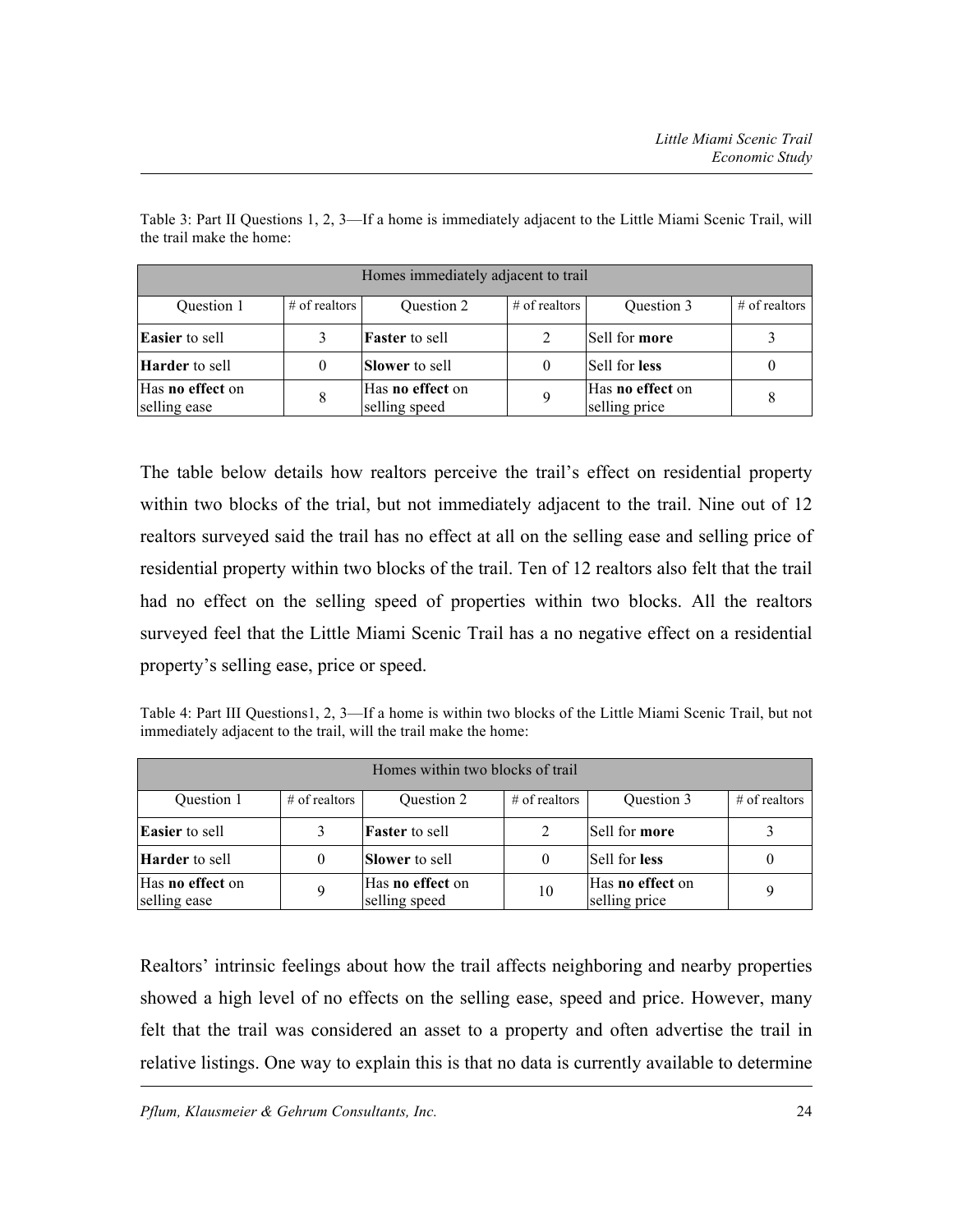the direct effects that trails have had on these factors. Attempts were made in this study to analyze property transfer data to determine the trail's direct affects. Unfortunately, the factors involved in gauging what makes a property's value rise are numerous. Similar greenway studies have also encountered this same problem.

When asked about commercial property near the trail, half of the realtors who have listed and closed such properties feel that property adjacent to the trail resulted in a higher selling price because of the trail's proximity. One realtor commented that the trail's affect on "property values depends on the area. For example, Corwin's values are up around town, but not in the country." None of those surveyed believed that the trail caused farmland or commercial properties to depreciate in value or sell for less. Eight out of 9 realtors who have listed and closed farmland properties believed that the trail has had no affect on the selling price of farmland.

Close proximity to the trail is considered by realtors an asset to a listed property. "People have called requesting property near the trail, many horse owners." When asked, eight out of ten realtors stated that they do advertise the trail when listing a property because it "is an asset to the property" and "enhances the community." See Appendix for sample listings advertising the trail. In addition, some stated that the trail does enhance and raise property values of nearby properties. "In Oregonia, the trail has improved the area and given them a sense of pride." One realtor credited the trail for drawing in businesses to available commercial properties.

Realtors were also asked for any additional comments concerning the overall effect of the Little Miami Scenic Trail to the adjacent properties. The consensus was that the trail has had a "positive impact" on the surrounding communities and properties. One realtor stated that "people have taken more pride in their home's visual appearance because of their proximity to the trail." Many of the realtors surveyed actually use the trail and enjoy